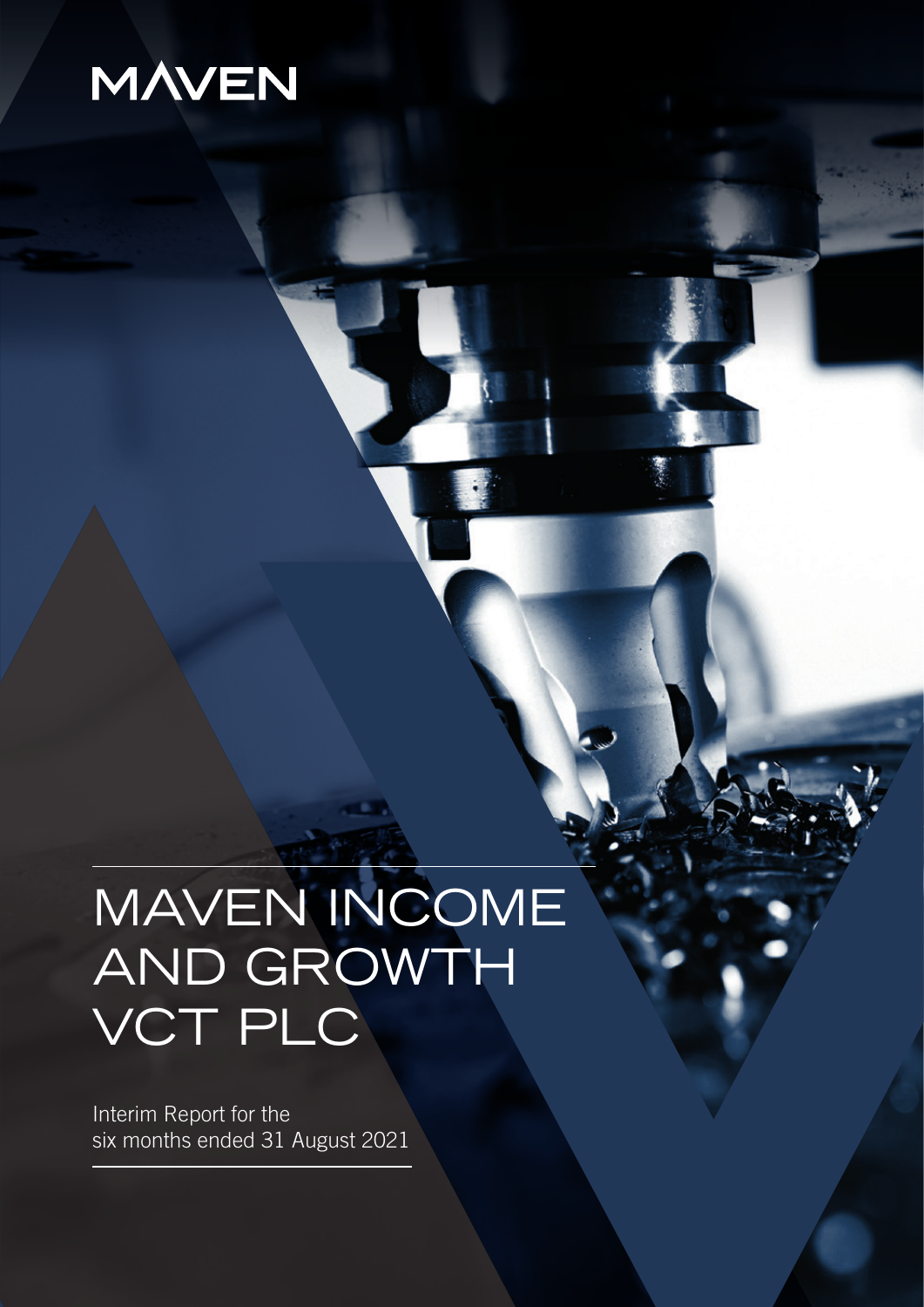### CORPORATE SUMMARY

#### **The Company**

Maven Income and Growth VCT PLC (the Company) is a public limited company limited by shares. It was incorporated in England and Wales on 12 January 2000 with company registration number 3908220. Its registered office is at Fifth Floor, 1-2 Royal Exchange Buildings, London EC3V 3LF.

The Company is a venture capital trust (VCT) and its shares are listed on the Premium segment of the Official List and traded on the Main Market of the London Stock Exchange.

#### **Management**

The Company is a small registered, internally managed alternative investment fund under the Alternative Investment Fund Managers Directive (AIFMD).

#### **Investment Objective**

The Company aims to achieve long-term capital appreciation and generate income for Shareholders.

#### **Continuation Date**

The Articles of Association (Articles) require the Directors to put a proposal for the continuation of the Company, in its then form, to Shareholders at the Company's Annual General Meeting to be held in 2027 or, if later, at the Annual General Meeting following the fifth anniversary of the latest allotment of new shares.

#### **Share Dealing**

Shares in the Company can be purchased and sold in the market through a stockbroker. For qualifying investors buying shares on the open market:

- dividends are free of income tax;
- no capital gains tax is payable on a disposal of shares;
- there is no minimum holding period;
- the value of shares, and income from them, can fall as well as rise.
- tax regulations and rates of tax may be subject to change;
- VCTs tend to be invested in smaller, unlisted companies with a higher risk profile; and
- the market for VCT shares can be illiquid.

The Broker to the Company is Shore Capital Stockbrokers (020 7647 8132).

#### **Recommendation of Non-mainstream Investment Products**

The Company currently conducts its affairs so that the shares issued by it can be recommended by financial advisers to ordinary retail investors in accordance with the rules of the Financial Conduct Authority (FCA) in relation to non-mainstream investment products, and intends to do so for the foreseeable future. The Company's shares are excluded from the FCA's restrictions that apply to nonmainstream investment products because they are shares in a VCT and the returns to investors are predominantly based on investments in private companies or publicly quoted securities.

#### **Unsolicited Offers for Shares (Boiler Room Scams)**

Shareholders in a number of UK registered companies have received unsolicited calls from organisations, usually based overseas or using false UK addresses or phone lines routed abroad, offering to buy shares at prices much higher than their current market values or to sell non-tradeable, overpriced, high-risk or even non-existent securities. Whilst the callers may sound credible and professional, Shareholders should be aware that their intentions are often fraudulent and high pressure sales techniques may be applied, often involving a request for an indemnity or a payment to be provided in advance.

If you receive such a call, you should exercise caution and, based on advice from the FCA, the following precautions are suggested:

- obtain the name of the individual or organisation calling;
- check the FCA register to confirm that the caller is authorised;
- call back using the details on the FCA Register to verify the caller's identity;
- discontinue the call if you are in any doubt about the intentions of the caller, or if calls persist; and
- report any individual or organisation that makes unsolicited calls with an offer to buy or sell shares to the FCA and the City of London Police.

#### **Useful Contact Details:**

Action Fraud Telephone: 0300 123 2040 Website: www.actionfraud.police.uk FCA Telephone: 0800 111 6768 (freephone) Website: www.fca.org.uk/scamsmart

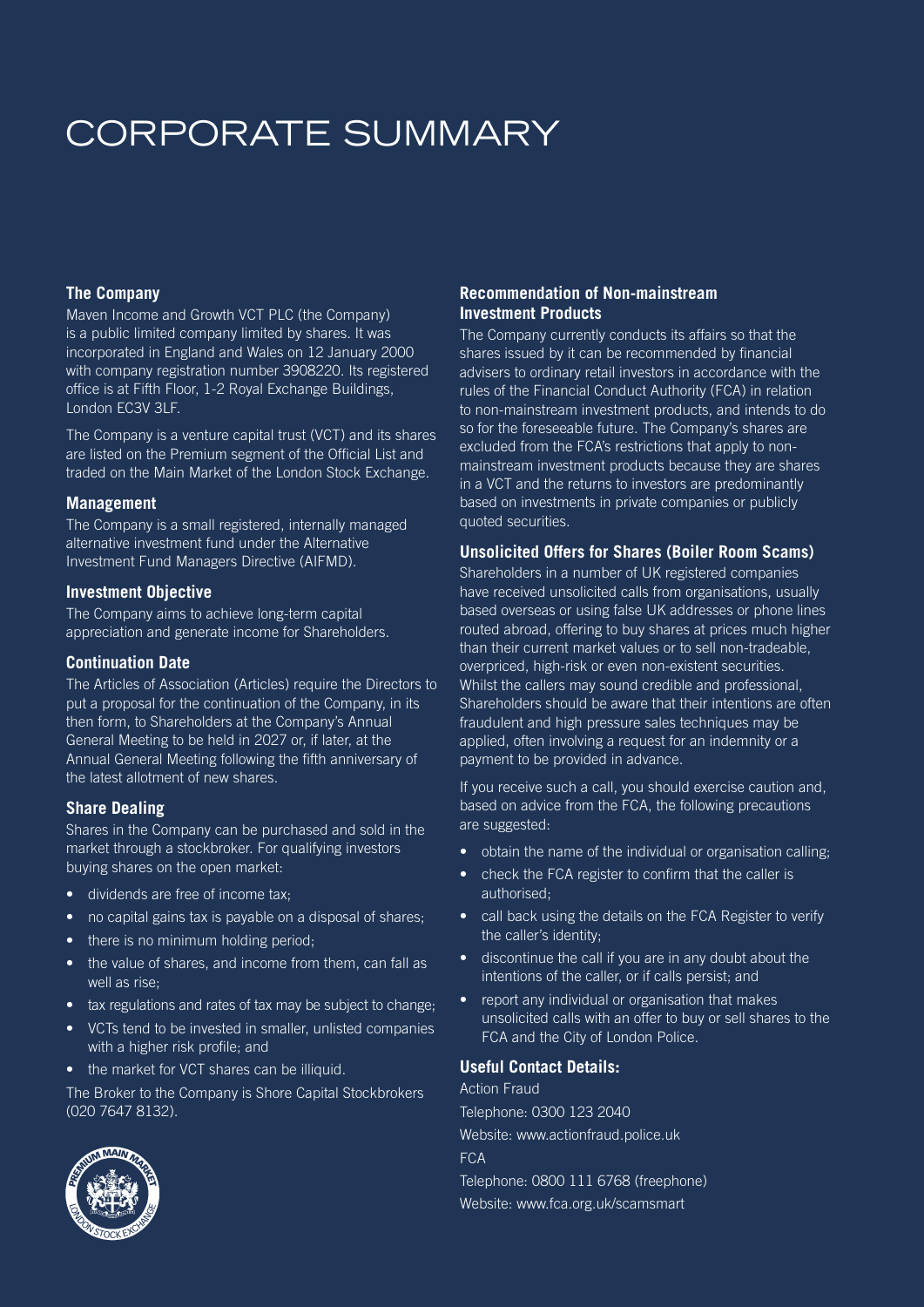### **CONTENTS**

#### **Interim Management Report**

| <b>Financial Highlights</b>               | $\overline{4}$ |  |
|-------------------------------------------|----------------|--|
| Interim Review                            | 7              |  |
| Investment Portfolio Summary              | 18             |  |
| Analysis of Unlisted and Quoted Portfolio | 22             |  |
| <b>Financial Statements</b>               |                |  |
| Income Statement                          | 24             |  |
| Statement of Changes in Equity            | 25             |  |
| <b>Balance Sheet</b>                      | 26             |  |
| Cash Flow Statement                       | 27             |  |
| Notes to the Financial Statements         | 28             |  |
| <b>General Information</b>                |                |  |
| Directors' Responsibility Statement       | 29             |  |
| Glossary                                  | 30             |  |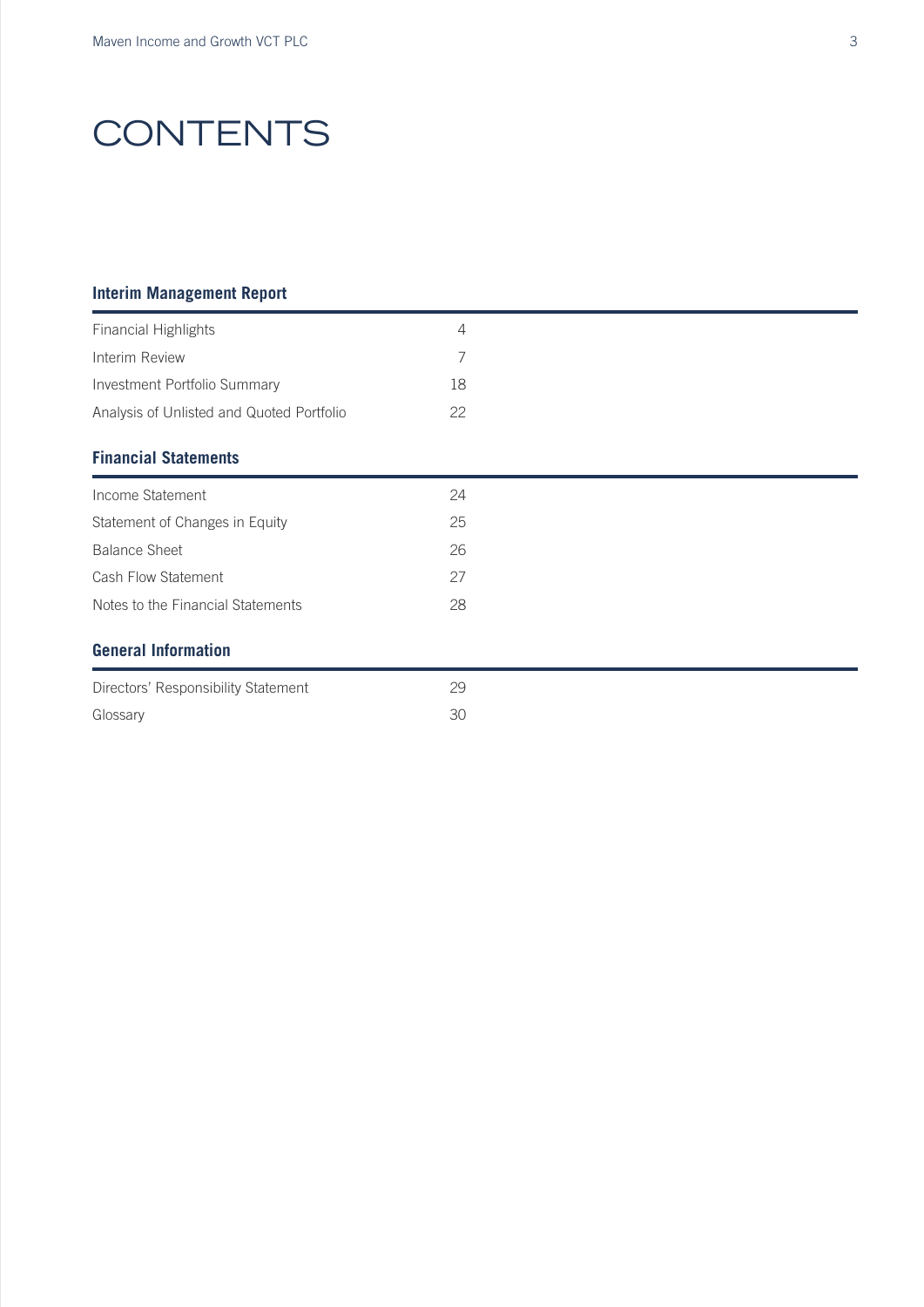### FINANCIAL HIGHLIGHTS

**As at 31 August 2021**

**Net asset value (NAV)**

£62.25m

**Interim dividend** per Ordinary Share

1.00p

**NAV** per Ordinary Share

**Dividends paid to date\*** per Ordinary Share

100.91p

**NAV total return1 \*** per Ordinary Share

45.70p 146.61p



#### *The above chart shows the NAV total return per Ordinary Share as at the end of February in each year, except for 2022, which is at 31 August 2021. Dividends that have been declared but not yet paid are included in the NAV at the balance sheet date.*

#### **NAV Total Return Performance**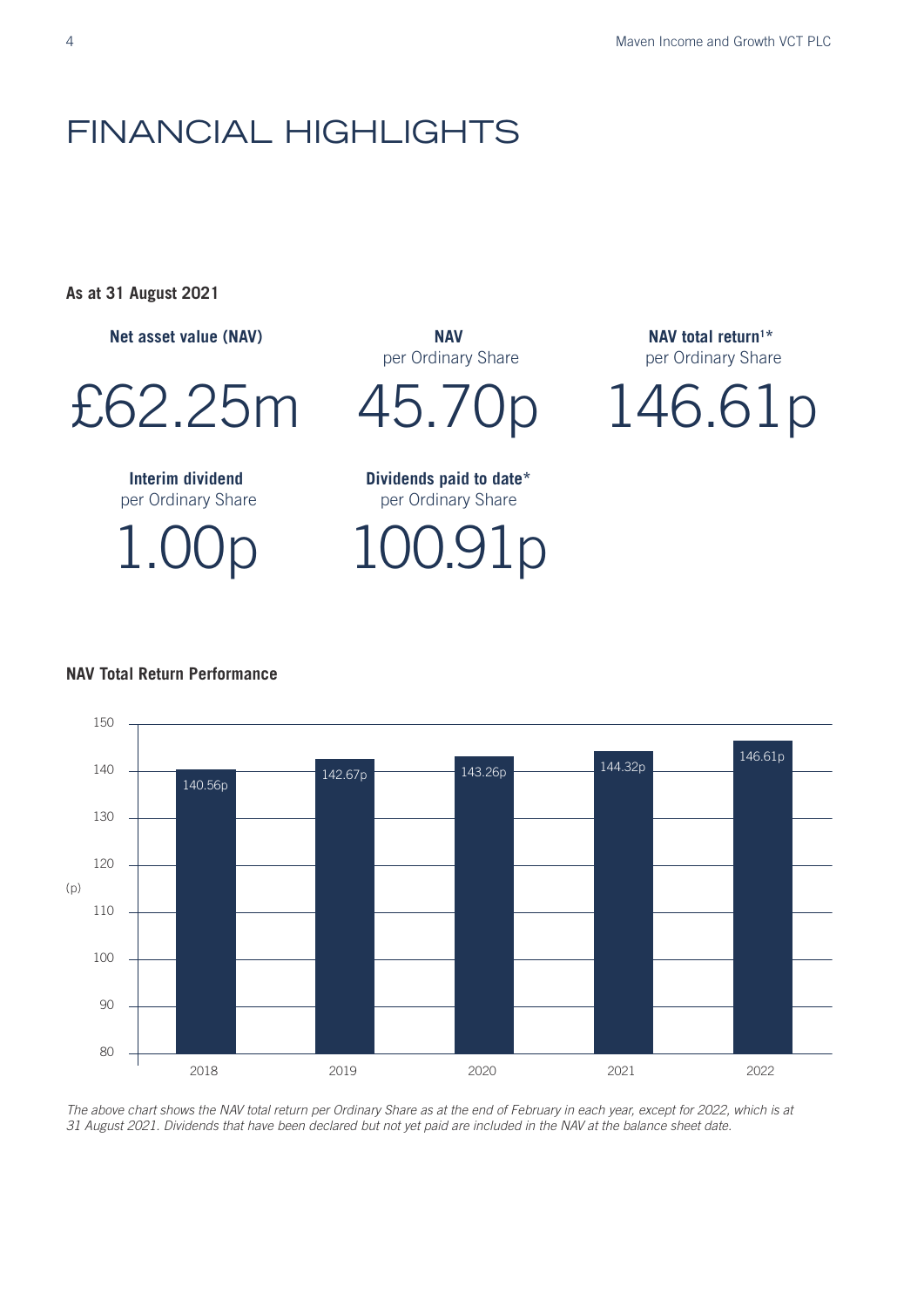#### **Financial History**

|                                                   | 31 August<br>2021 | 28 February<br>2021 | 31 August<br>2020 |
|---------------------------------------------------|-------------------|---------------------|-------------------|
| <b>NAV</b>                                        | £62,248,000       | £40,543,000         | £40,708,000       |
| NAV per Ordinary Share                            | 45.70p            | 44.41p              | 44.35p            |
| Dividends paid per Ordinary Share to date*        | 100.91p           | 99.91p              | 98.91p            |
| NAV total return per Ordinary Share <sup>1*</sup> | 146.61p           | 144.32p             | 143.26p           |
| Share price <sup>3</sup>                          | 42.40p            | 41.00p              | 40.00p            |
| Discount to NAV*                                  | 7.22%             | 7.68%               | 9.81%             |
| Ordinary Shares in issue                          | 136,219,973       | 91,282,823          | 91,780,428        |

*1 Sum of current NAV per Ordinary Share and dividends paid per Ordinary Share to date (excluding initial tax relief).*

*2 Closing mid-market share price (Source: IRESS).*

*\*Definitions of these Alternative Performance Measures (APMs) can be found in the Glossary on page 30.* 

#### **Dividends**

| Year ended 28/29 February                           | <b>Payment date</b> | Interim/final  | Payment (p) | Annual payment (p) |
|-----------------------------------------------------|---------------------|----------------|-------------|--------------------|
| $2001 - 2016$                                       |                     |                | 70.70       |                    |
| 2017                                                | 25 November 2016    | First interim  | 2.40        |                    |
|                                                     | 26 May 2017         | Second interim | 3.60        | 6.00               |
| 2018                                                | 14 July 2017        | First interim  | 2.96        |                    |
|                                                     | 30 November 2017    | Second interim | 2.70        | 5.66               |
| 2019                                                | 13 April 2018       | First interim  | 7.45        |                    |
|                                                     | 22 June 2018        | Second interim | 5.10        | 12.55              |
| 2020                                                | 22 November 2019    | Interim        | 2.00        |                    |
|                                                     | 31 July 2020        | Final          | 2.00        | 4.00               |
| 2021                                                | 20 November 2020    | Interim        | 1.00        |                    |
|                                                     | 16 July 2021        | Final          | 1.00        | 2.00               |
| Total dividends paid since inception                |                     |                | 100.91      |                    |
| 2022                                                | 3 December 2021     | Interim        | 1.00        |                    |
| Total dividends paid or declared<br>since inception |                     |                | 101.91      |                    |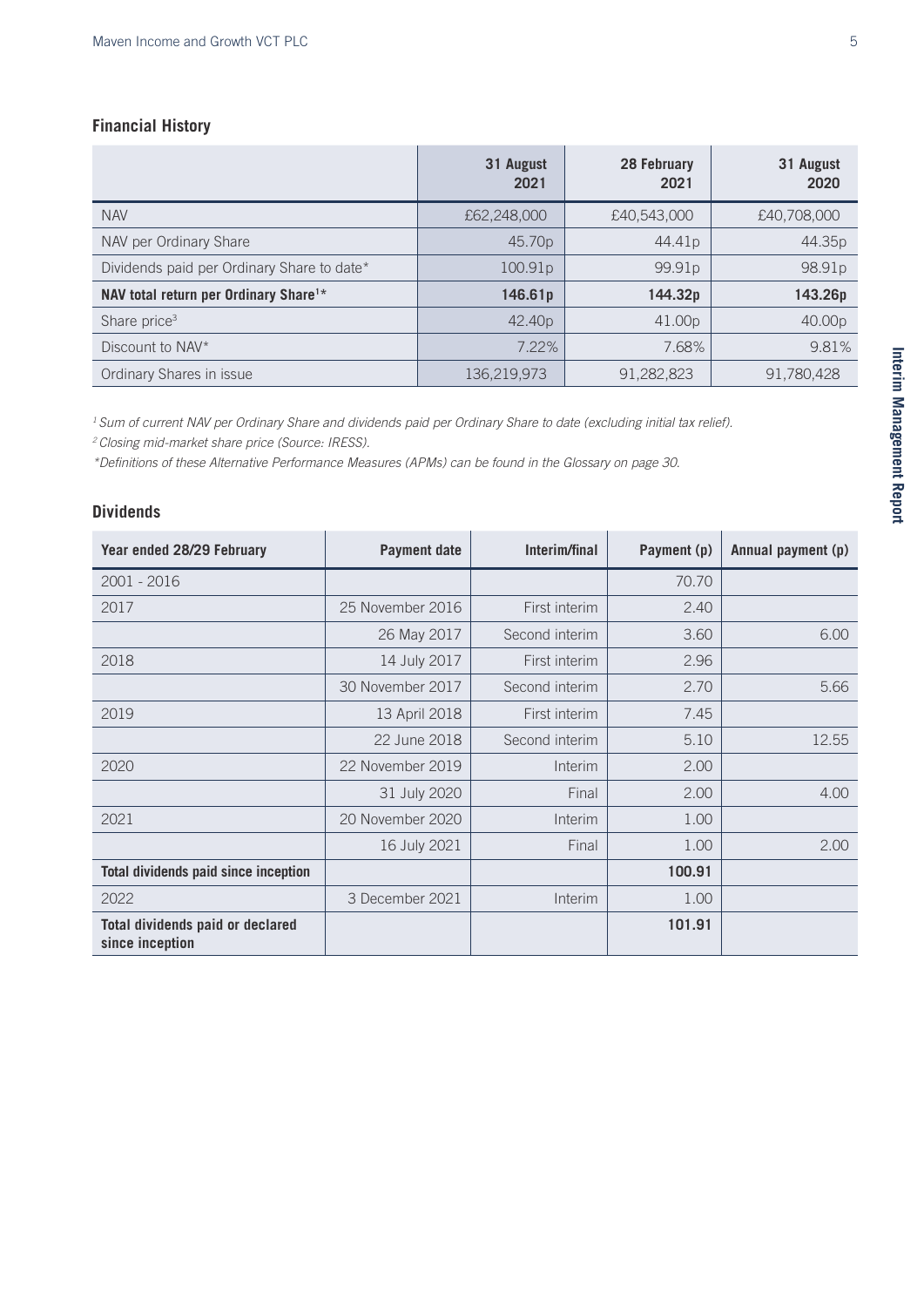#### **Summary of Investment Changes**

For the six months ended 31 August 2021

|                                   | £'000  | <b>Valuation</b><br>28 February 2021<br>$\%$ | Net investment/<br>$(disinvestment)^1$<br>£'000 | Appreciation/<br>(depreciation)<br>£'000 | £'000  | <b>Valuation</b><br>31 August 2021<br>% |
|-----------------------------------|--------|----------------------------------------------|-------------------------------------------------|------------------------------------------|--------|-----------------------------------------|
| <b>Unlisted investments</b>       |        |                                              |                                                 |                                          |        |                                         |
| Equities                          | 17,280 | 42.6                                         | 2,931                                           | 2,698                                    | 22,909 | 36.8                                    |
| Loan stock                        | 7,833  | 19.3                                         | (583)                                           | 202                                      | 7,452  | 12.0                                    |
|                                   | 25,113 | 61.9                                         | 2,348                                           | 2,900                                    | 30,361 | 48.8                                    |
| AIM/AQSE investments <sup>2</sup> |        |                                              |                                                 |                                          |        |                                         |
| Equities                          | 1,994  | 4.9                                          | 1,441                                           | 419                                      | 3,854  | 6.2                                     |
|                                   |        |                                              |                                                 |                                          |        |                                         |
| <b>Listed investments</b>         |        |                                              |                                                 |                                          |        |                                         |
| Investment trusts                 | 1,615  | 4.0                                          | $\overline{\phantom{a}}$                        | 318                                      | 1,933  | 3.1                                     |
| Unit trusts                       | 2,011  | 5.0                                          | $\overline{\phantom{a}}$                        | $\overline{4}$                           | 2,015  | 3.2                                     |
|                                   |        |                                              |                                                 |                                          |        |                                         |
| <b>Total investments</b>          | 30,733 | 75.8                                         | 3,789                                           | 3,641                                    | 38,163 | 61.3                                    |
|                                   |        |                                              |                                                 |                                          |        |                                         |
| Net current assets                | 9,810  | 24.2                                         | 14,275                                          | $\overline{\phantom{a}}$                 | 24,085 | 38.7                                    |
|                                   |        |                                              |                                                 |                                          |        |                                         |
| <b>Net assets</b>                 | 40,543 | 100.0                                        | 18,064                                          | 3,641                                    | 62,248 | 100.0                                   |

*1 Includes the reallocation from unlisted to AIM/AQSE investments of GENinCode PLC, which was floated on AIM in July 2021.*

*2 Shares traded on the Alternative Investment Market (AIM) or the Aquis Stock Exchange (AQSE).*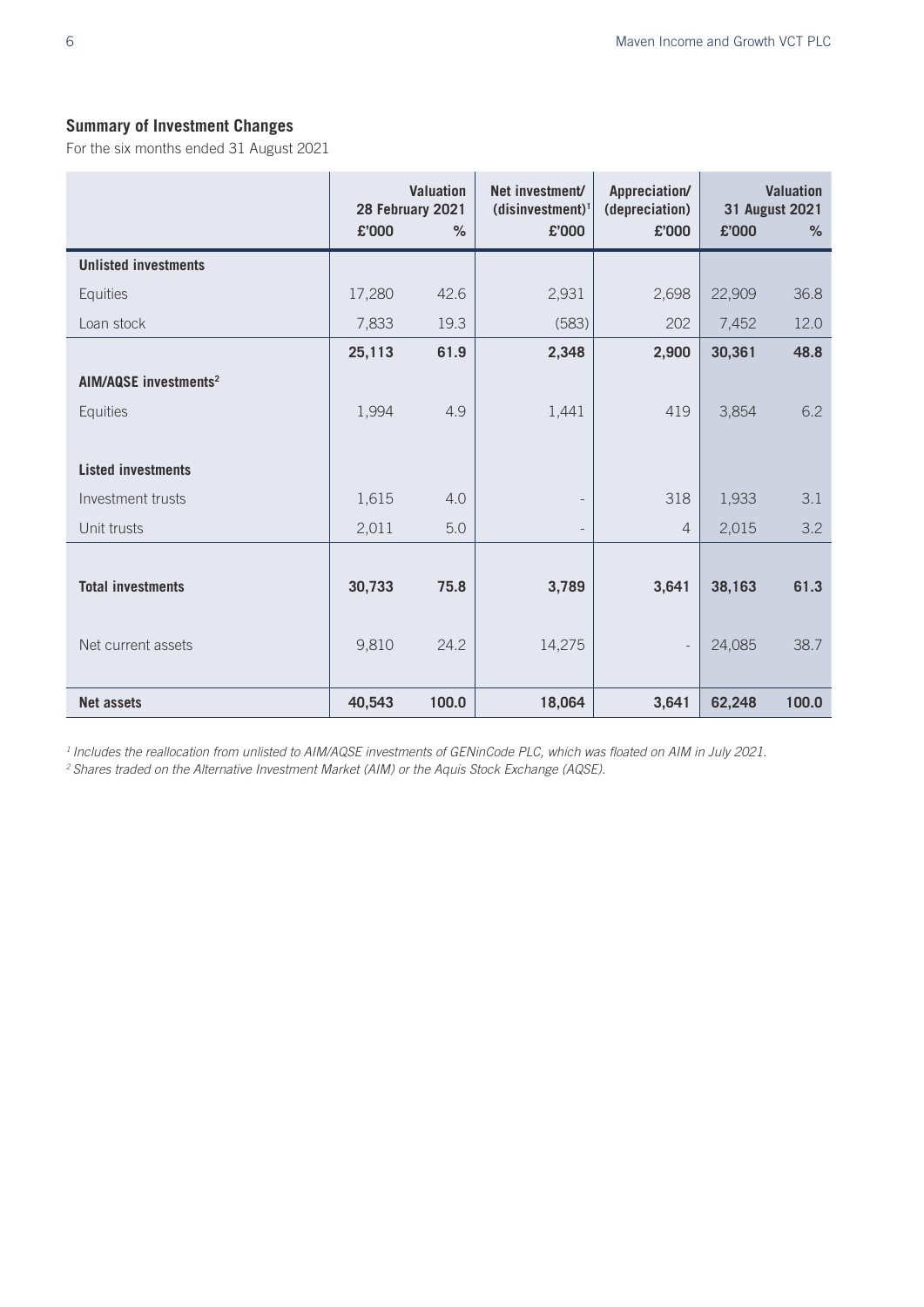### INTERIM REVIEW

#### **HIGHLIGHTS**

NAV total return at 31 August 2021 of 146.61p per share

NAV at 31 August 2021 of 45.70p per share

Interim dividend of 1.00p per share declared

14 new private and AIM quoted companies added to the portfolio, with a further two investments completed after the period end

Successful IPO on AIM of GENinCode, achieving 2.78x uplift in value

Realisation of Curo Compensation for a total return of 1.1x cost

Realisation of eSafe for a total return of 1.4x cost

Conditional sale of Mojo Mortgages for a total return of up to 1.8x cost

Offer for Subscription fully subscribed, raising £20 million

#### **Overview**

**Despite the ongoing challenges and disruption in the wider economy resulting from the COVID-19 pandemic, it is encouraging to report that your Company has continued to make positive progress during the first half of the financial year and is reporting a further increase in NAV total return to 146.61p per share. This good performance reflects the increasing strength and diversity of the investee portfolio, where many private companies have continued to make measurable commercial progress. Following several years of active investment, your Company now has a broadly based portfolio with exposure to a wide range of carefully selected growth businesses that operate in dynamic market segments such as biotech, cyber security, data analytics, fintech and healthcare. The Manager believes that many of these companies will, over time, become attractive to a range of potential buyers that may be willing to pay a strategic premium at exit. Notably, your Company completed three profitable exits and achieved its first IPO of a private investee company with the successful flotation on AIM of GENinCode, which has generated a significant uplift in value only one year after your Company first invested.**

A key highlight of the reporting period was the completion of the £20 million fundraising, which closed early and was fully subscribed. This new capital provides your Company with sufficient liquidity to ensure that it can maintain its investment rate momentum and further grow and diversify the portfolio. The Manager continues to see strong demand for growth capital and, during the reporting period, completed 14 new VCT qualifying investments, deploying £5.2 million of investor capital. Your Board is confident that Maven is well placed to continue to source attractive VCT qualifying investments in both private and AIM quoted companies and anticipates that there will be a good level of investment through the second half of the financial year.

Maven's regional office network and strong presence in the key corporate finance territories continues to provide access to a wide range of potential opportunities, which enables the Manager to maintain a highly selective approach to new investment. The Manager retains a preference for investing in companies that operate in sectors with defensive characteristics and limited direct consumer exposure, or those that offer a disruptive technology or business model that is capable of scalable growth. Where possible, Maven will continue to invest alongside another VCT house or equity partner as a means of mitigating risk. This is particularly relevant when further funding rounds are anticipated, as it enables your Company to continue to support portfolio companies as they grow, as part of a syndicate of institutional shareholders. In certain cases, investments will be structured in progressive tranches, with further funding released subject to the achievement of agreed milestones.

Over recent years, the Manager has been carefully transitioning the portfolio to one that is larger by number and more sectorally diversified, which helps to balance risk and reward within a portfolio of earlier stage growth companies. Whilst many holdings are still relatively early in their stage of development, the Manager is encouraged by the good levels of growth being achieved across the portfolio through the securing of new customers or contracts.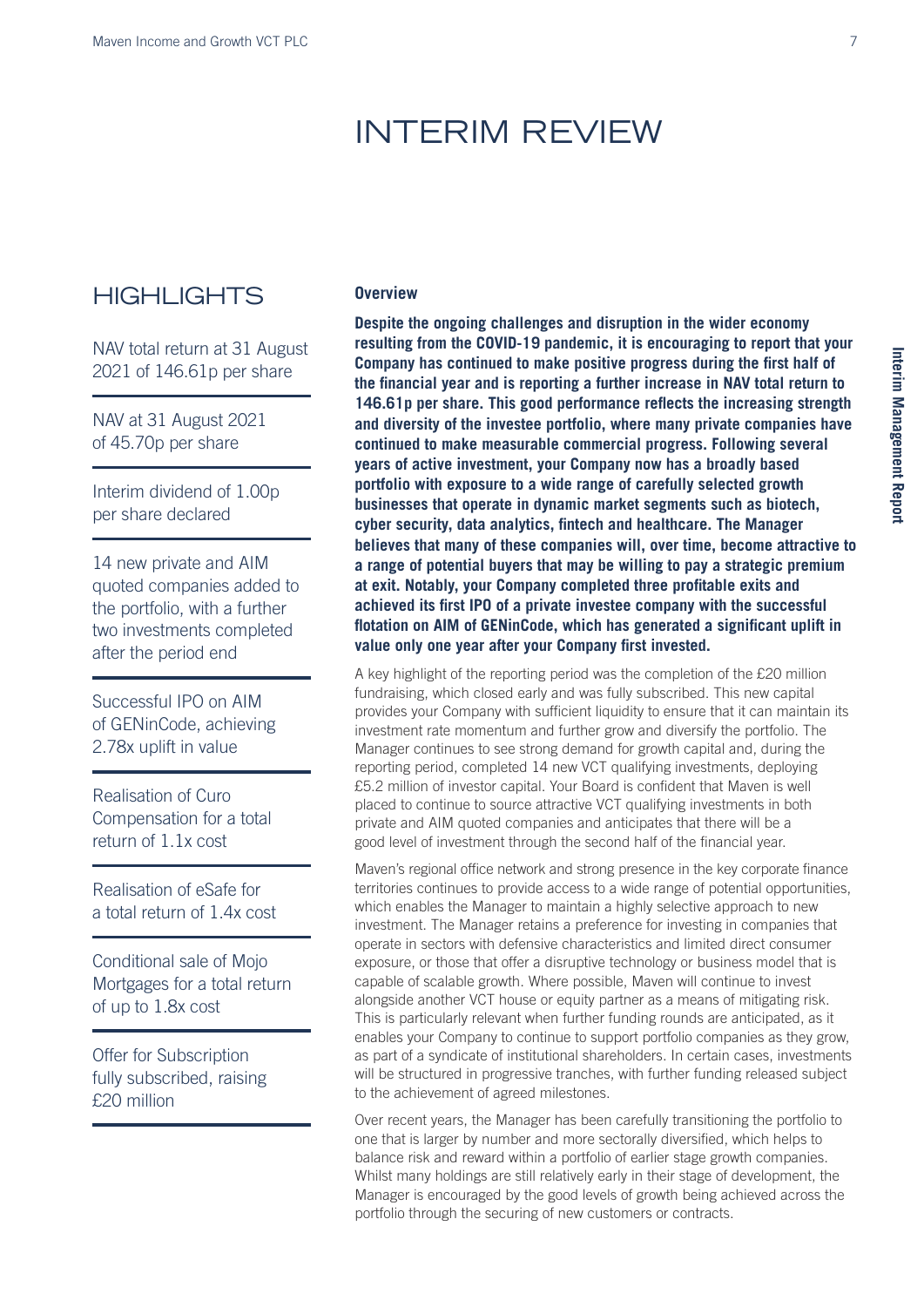It is important to note that it may take time for some of these investee companies to achieve scale and for full value to be optimised. The timing of exits is difficult to predict, particularly for younger companies as those that quickly gain commercial traction may attract early interest from a strategic acquirer, whilst others may choose to raise further capital over an extended period in order to develop to their full potential before a formal exit process is initiated. Throughout the holding period, Maven maintains an active relationship with each investee management team and is closely involved during an exit process, or when an unsolicited approach is received. It is encouraging to report that three profitable exits were completed during the first half of the year, with the realisations of **Curo Compensation** and **eSafe**, which generated a total return of 1.1x and 1.4x cost respectively. The conditional sale of **Mojo Mortgages** also completed, subject to FCA approval, and will generate a total return of up to 1.8x cost, over the life of the investment.

The Manager has continued to adhere to all Government and local guidelines in relation to COVID-19, with the regional offices and administration hub moving to a remote working model in March 2020. Full operational capability has been maintained throughout this period, with all third-party providers continuing to service your Company, either remotely or from a COVID-secure office environment. In line with guidance, the Maven offices have now re-opened and a phased return has commenced as the Manager values the importance of office-based interaction and recognises the benefits of collaborative working.

#### **Registration Services**

As Shareholders will be aware, Link Group has been your Company's Registrar for a number of years, and has also acted as Receiving Agent for previous Offers for Subscription. Following a review of registration and receiving agency services provided by a number of suppliers, and after undertaking extensive due diligence on their service features and operations, The City Partnership (UK) Limited (City Partnership) has been appointed as the Registrar to your Company and the other Maven VCTs, and will also act as Receiving Agent for any future Offers for Subscription, including the current Offers by Maven Income and Growth VCT 3 PLC and Maven Income and Growth VCT 4 PLC.

The Company's share register was transferred to City Partnership on 22 October 2021 and Shareholders should have received a welcome letter from the new Registrar, including an invitation to register for its online portal at: **https://maven-cp.cityhub.uk.com**.

#### **Interim Dividend**

In respect of the year ending 28 February 2022, an interim dividend of 1.00p per Ordinary Share will be paid on 3 December 2021 to Shareholders on the register at 5 November 2021. Since the Company's launch, and after receipt of this latest dividend, 101.91p per share will have been distributed in tax free dividends. It should be noted that the payment of a dividend reduces the NAV of the Company by the total cost of the distribution.

#### **Dividend Policy**

As Shareholders will be aware from recent Annual and Interim Reports, decisions on distributions take into consideration the availability of surplus revenue, the realisation of capital gains, the adequacy of distributable reserves and the VCT qualifying level, all of which are kept under close and regular review by the Board and the Manager.

The Board and the Manager have been giving consideration to establishing a dividend policy. Further to these discussions, it is the Board's intention that, subject to the considerations outlined above, in the current and future years, it will seek to pay an annual dividend that provides Shareholders with a yield of 5% of the NAV per share at the previous year end.

The Directors would like to remind Shareholders that, as the portfolio continues to expand and a greater proportion of holdings are invested in young companies, future distributions will be more closely linked to realisation activity, whilst also reflecting the Company's requirement to maintain its VCT qualifying level. If larger distributions are required as a consequence of exits, this could result in a corresponding reduction in NAV per share. However, your Board considers this to be a tax efficient means of returning value to Shareholders, whilst ensuring ongoing compliance with the requirements of the VCT legislation.

#### **Dividend Investment Scheme (DIS)**

Your Company operates a DIS, through which Shareholders may elect to have their dividend payments utilised to subscribe for new Ordinary Shares issued by the Company under the standing authority requested from Shareholders at Annual General Meetings.

Shareholders who wish to participate in the DIS in respect of future dividends, including the interim dividend due to be paid on 3 December 2021, should ensure that a DIS mandate or CREST instruction, as appropriate, is received by the new Registrar, City Partnership, in advance of 19 November 2021, this being the next dividend election date. The mandate form, terms & conditions and full details of the scheme and tax considerations are available from the Company's website at: **www.mavencp.com/migvct**. An election to participate in the DIS can also be made through the Registrar's share portal at: **https://maven-cp.cityhub.uk.com**. Shares issued under the DIS should qualify for VCT tax relief applicable for the tax year in which they are allotted, subject to an individual Shareholder's circumstances. If a Shareholder is in any doubt about the merits of participating in the DIS, or their own tax status, they should seek advice from a suitably qualified adviser.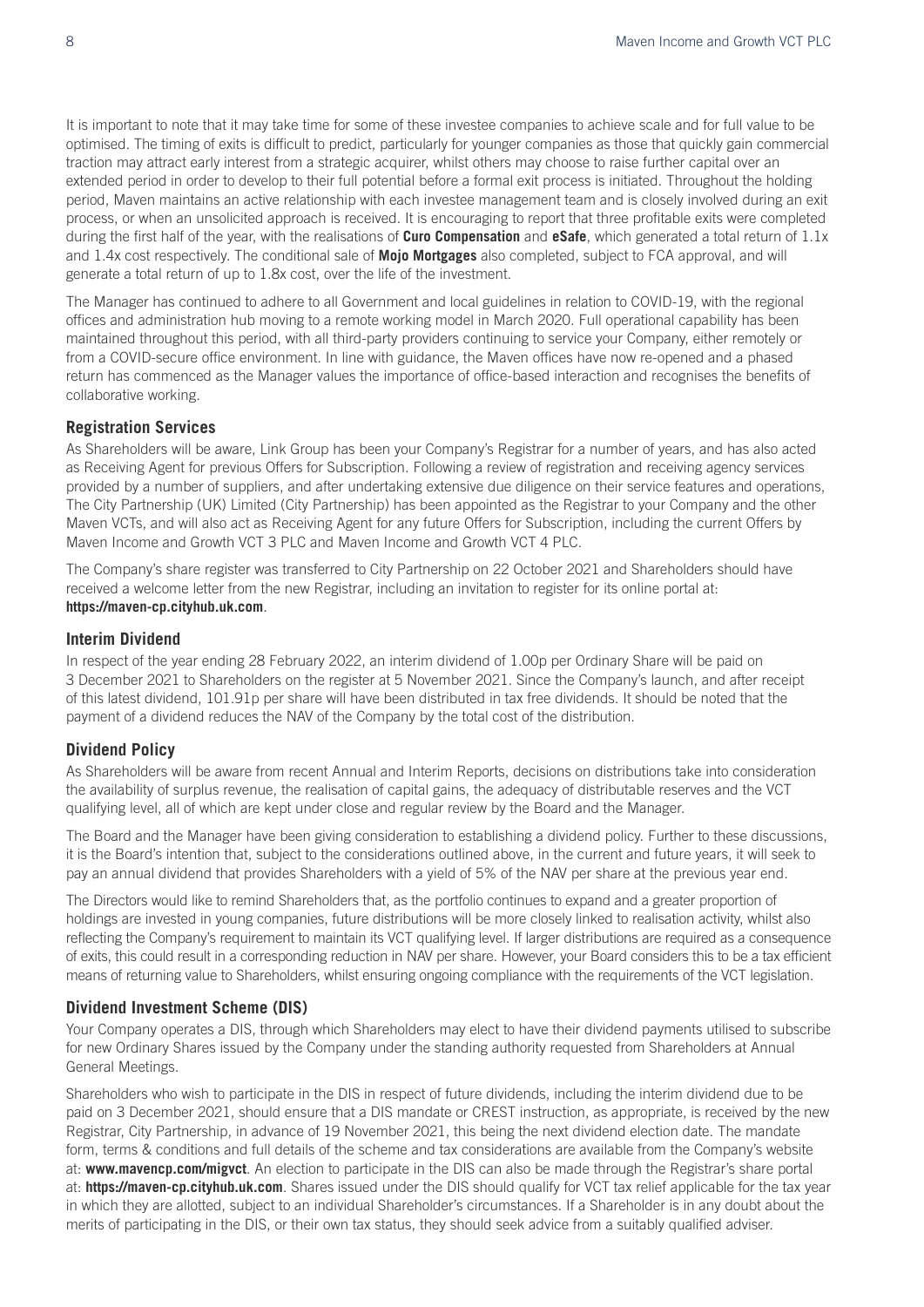#### **Fund Raising**

On 23 October 2020, your Company together with Maven Income and Growth VCT 5 PLC, launched joint Offers for Subscription in new Ordinary Shares for up to £20 million in aggregate (£10 million for each company), with a combined over-allotment facility of up to £20 million (£10 million for each company). On 24 March 2021, the Directors were pleased to announce that your Company's Offer was fully subscribed, including full utilisation of the over-allotment facility.

An allotment of 28,533,898 new Ordinary Shares in respect of the 2020/21 tax year completed on 2 March 2021, with a further 14,485,275 new Ordinary Shares allotted on 1 April 2021. The allotment of 2,026,395 Ordinary Shares for the 2021/22 tax year took place on 4 May 2021.

This additional liquidity will enable your Company to expand the portfolio by investing in ambitious, growth focused private and AIM quoted companies that operate across a range of market sectors, and which are capable of generating capital gains. It will also ensure that existing portfolio companies can continue to be supported through follow-on funding, where there is an ongoing business case that merits support. Furthermore, the funds raised will allow your Company to maintain its share buy-back policy, whilst also spreading costs over a wider asset base in line with the objective of maintaining a competitive total expense ratio for the benefit of all Shareholders.

#### **Portfolio Developments**

Despite the challenges presented by the pandemic, **Bright Network**, which has developed a media technology platform that enables leading employers to reach, identify and recruit high quality graduates and young professionals, has continued to make positive progress. In response to the first nationwide lockdown, Bright Network successfully pivoted its model from being focused on face-to-face interactions to one that could operate virtually. This allowed the business to continue to provide its range of graduate recruitment services, including events such as virtual careers fairs, where in-person events had been prohibited due to the restrictions on non-essential travel and mass gatherings. This transition has enabled the business to strengthen its market position, which means it is well placed to deliver future growth as the graduate recruitment market recovers.

Throughout the period, e-commerce analytical software provider **e.fundamentals** has continued to make encouraging progress and achieved further growth in recurring revenues. The business is focused on providing consumer brands with customer information to help them maximise their online listings and range of digital touchpoints used by shoppers, which has become increasingly important over the past year with the growing trend towards online shopping, particularly for grocery products. In recent months, e.fundamentals has secured a number of new high profile clients, including PepsiCo, to complement an existing client base that includes household names such as Dairy Crest, Kellogg's, Mars and Royal Canin. The business has a good pipeline of opportunities and the outlook for the remainder of 2021 is encouraging.

**Horizon Ceremonies** continues to make good strategic and operational progress. Since opening in April 2021, the group's second crematorium, in Cannock, Staffordshire has traded ahead of plan. The management team are working with local funeral directors and undertakers to increase awareness of the facility, its service offerings and Horizon's family orientated approach. Construction of the third crematorium, in the suburbs of Glasgow, is now well underway and the facility is expected to open in early December 2021. Planning consent was recently received on a fourth site, in Oxted, Surrey, and a planning application is in process for a fifth site. Trading at the original facility in the Clyde Coast and Garnock Valley remains strong and ahead of plan, and business practices will be replicated across the new facilities as they are opened. The medium-term strategic objective remains to build a portfolio of modern, technologically advanced crematoria that meet the best environmental standards and offer the best possible service for families, and to sell the business to a trade acquirer when the growth plan has been achieved.

**Martel Instruments** is a County Durham based manufacturer and supplier of custom-built compact printers, portable data loggers and display units to the medical, pharmaceutical and other testing and compliance markets. The business continues to trade well, buoyed by high demand from customers with exposure to the medical devices market. Martel's printers are used in clinical environments, and the COVID-19 pandemic has increased the requirement to print test results quickly, and often remotely, without the need for access to bulky hardware. Martel has a strong forward order book, which indicates that the positive momentum will continue for the remainder of the year.

Whilst market conditions within the hospitality sector have remained challenging following the second nationwide lockdown, **QikServe** has continued to experience good growth. The Edinburgh based business has developed a patented self-service platform that enables customers to order and pay for refreshments, either at their table or remotely, without the need for personal contact or handling menus. Following its 2019 acquisition of Preoday, a provider of order ahead, click & collect solutions, QikServe has been well positioned to benefit from the accelerated transition within the hospitality sector to digital ordering systems, as a result of the COVID-19 outbreak. The business has expanded its client base and grown recurring revenues more than fourfold since the start of the pandemic, and has a strong pipeline of opportunities that should help to continue to deliver growth.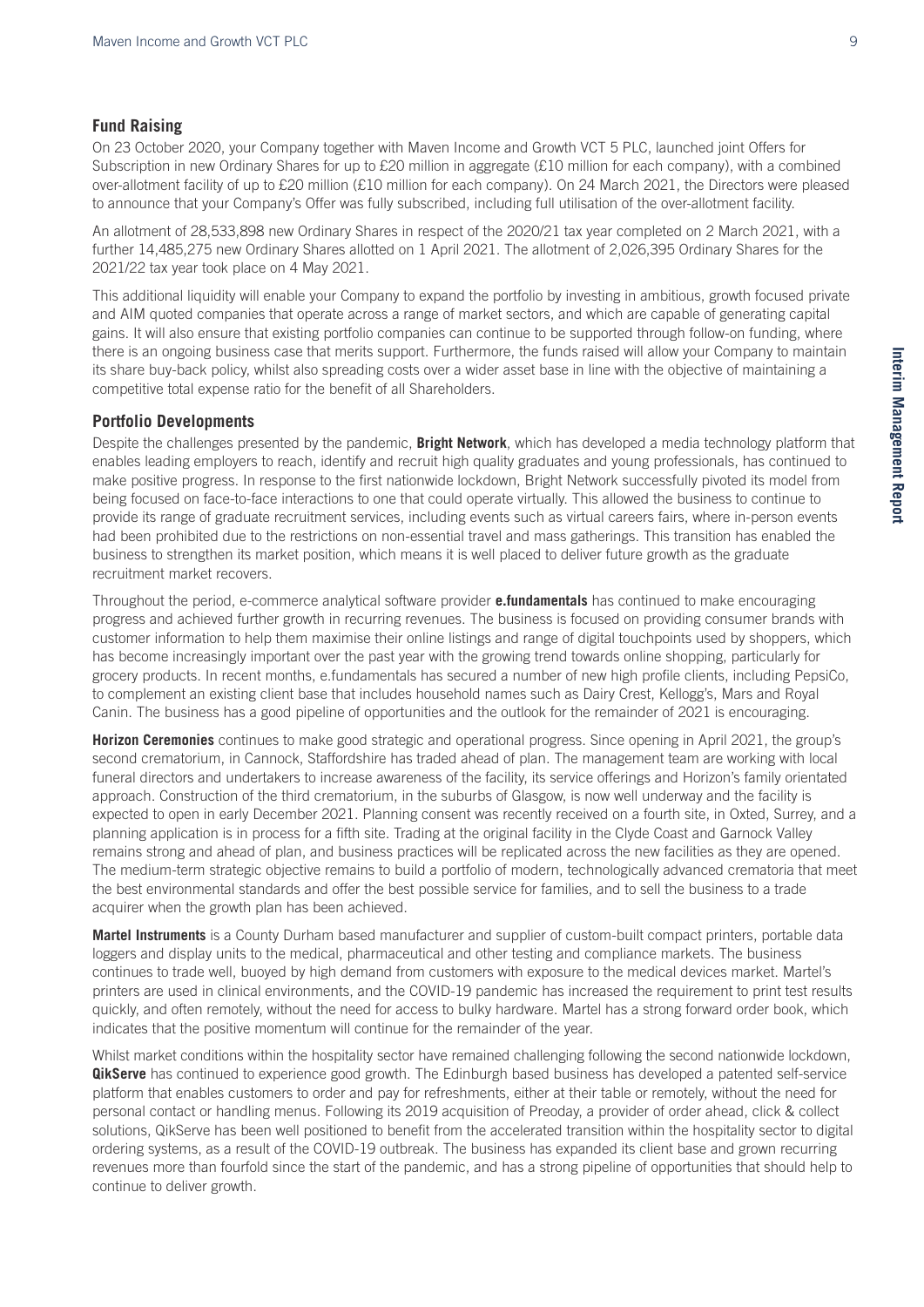Since your Company first invested, language analytics software specialist **Relative Insight** has expanded its customer base and trebled recurring revenues. The business is establishing a strong presence in the language and text data analytics market, where its advanced linguistics analytics technology helps clients to create content that is designed to appeal to a specific audience and thereby increase the effectiveness of advertising and marketing campaigns. This software solution has been adopted by numerous household names such as HSBC, John Lewis, Nespresso and Sky, alongside large marketing and advertising agencies. The business is delivering on the strategic objectives set out at the time of original investment and is well positioned to drive future growth, with a particular focus on the US which is regarded as a key target market.

**Rockar** is a developer of a disruptive digital platform for buying new and used cars. During the period, it has continued to grow its online white label software solution, attracting attention from a number of car manufacturers and national dealership groups that are keen to develop a digital alternative to replace or complement the traditional showroom model. Following the demerger of the retail business, Rockar is now focused exclusively on developing and expanding its technology platform and is currently working with manufacturers such as BMW and Jaguar Land Rover. It is anticipated that there will be a progressive move towards digitising the retail car sales market, in line with the general trend across the retail economy, and Rockar is at the forefront of this technology.

In response to the rapid change in operating conditions following the outbreak of COVID-19, **GradTouch** successfully pivoted to a digital model and recently completed two transformative acquisitions, which add significant scale and position the business as a leader in the online graduate recruitment market. The enlarged business provides a strong platform for future growth that should be enhanced by the recovery in the sector. Given the progress achieved, the protective provision, which was taken against the value of the holding at the start of the pandemic, has now been reversed.

A small number of portfolio companies have failed to deliver their commercial objectives, which is largely attributed to the challenging conditions in the wider economy resulting from the pandemic. Protective provisions have been taken against the value of holdings in online boiler supplier, installer and service provider **Boiler Plan** which, despite making good early progress, has experienced increased levels of competition in its market, and **DigitalBridge,** a developer of virtual design and visualisation software that is taking longer than expected to secure commercial contracts. A full provision has also been taken against the valuation of the holding in **Altra Consultants**.

In line with the growth and diversification strategy, the Manager has been steadily increasing your Company's exposure to AIM to complement the core private company holdings. Your Company now has a portfolio of over 20 AIM quoted holdings, which operate across a variety of sectors where the Manager sees good long term growth prospects, including biotech, clean energy, cyber security and medtech. The Manager believes that a hybrid VCT portfolio of private company and AIM quoted holdings provides the optimal approach, as private company holdings are generally held over the longer term to maximise value, whilst the AIM quoted holdings provide greater liquidity and the opportunity for either early profit taking, or to hold for long term growth. During the period, your Company completed its first IPO of a private company with the successful flotation on AIM of **GENinCode**, the developer of patented risk assessment products for the prevention of cardiovascular disease**.** Your Company first invested in GENinCode in July 2020 and, after early scientific and clinical success in validating its genomic technology and products, the objective to float on AIM was identified as a strategic target that would enable the business to fulfil its international growth ambition and enhance product development. The flotation raised £17 million, and achieved a post listing market capitalisation of £42 million delivering a 2.78x return on cost. Maven's dedicated AIM team played a key role in assisting the management team with this transaction.

#### **Liquidity Management**

The Board and the Manager continue to operate an active liquidity management policy, with the objective of generating income from cash resources held prior to investment. The Manager has constructed a focused portfolio of listed investment trust holdings and will continue to consider any other permitted investment options that have the potential to generate income from liquid assets prior to deployment in VCT qualifying companies.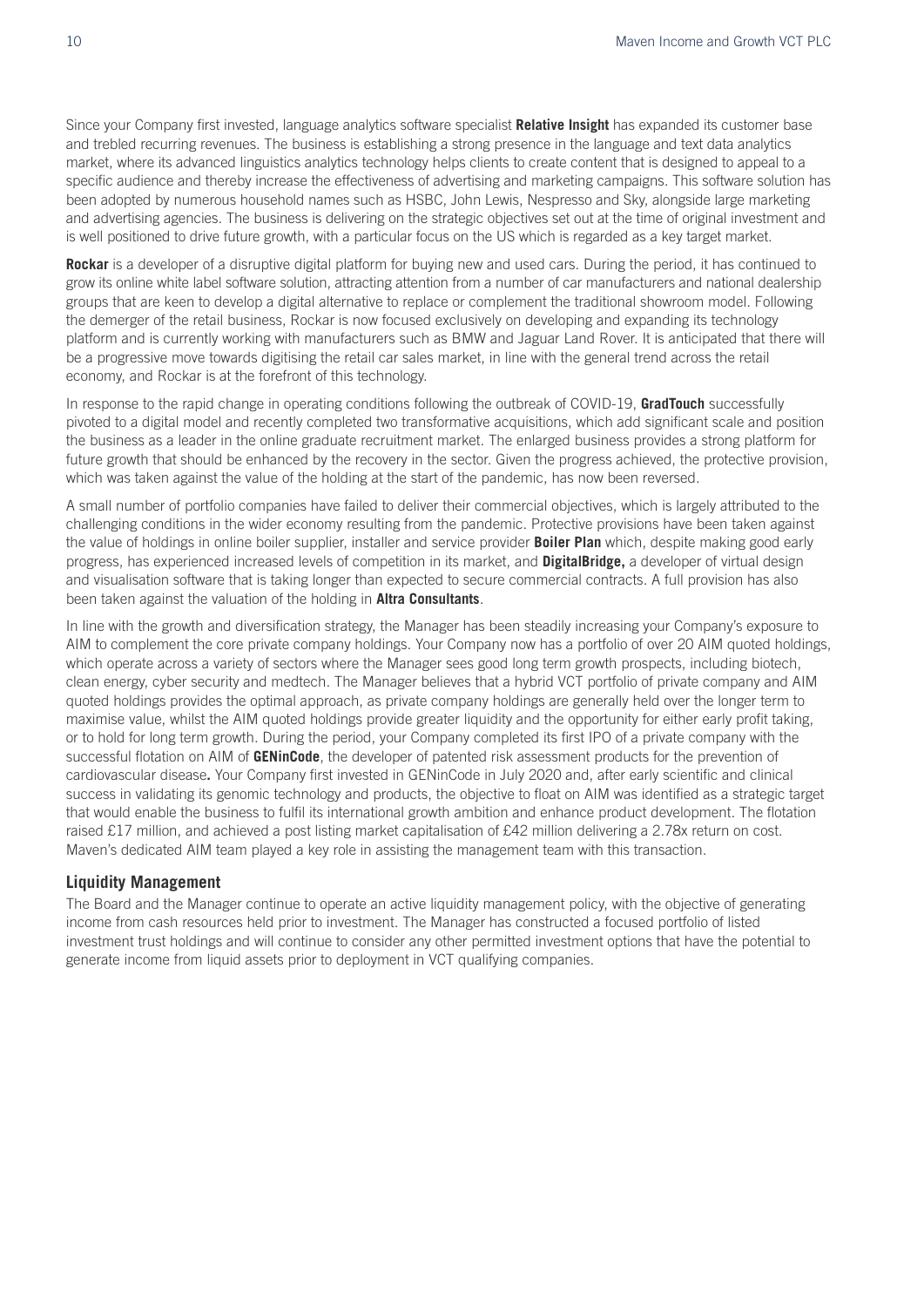#### **New Investments**

During the period, six new VCT qualifying private companies were added to the portfolio. These businesses are active in sectors that are among the UK's most dynamic, and which have continued to experience growth despite the challenging conditions in the wider economy.

- **Atterley.com** is an online fashion marketplace that provides independent fashion retailers and brands with access to a fully integrated ecommerce platform, which offers a wide range of services, including managing logistics, customer services and marketing support. The platform is aimed at the premium designer end of the market and offers customers an extensive selection of emerging and undiscovered labels curated by high profile fashion buyers. The VCT funding is being used to expand the market presence in the US, make a number of specific hires, and further develop the technology platform.
- **Cardinality** is a provider of a high volume data handling and analytics software platform, which enables clients to collate, manage and derive value from very large data sets. The business processes up to 15 billion lines of code per day, which is used to help its clients increase productivity, enhance marketing activities, improve fraud detection and identify customer spending habits or patterns. Activity is currently focused on the telecoms sector and Cardinality's clients include Telefonica, Vodafone and Zain. The VCT funding is being used to expand into new target markets, with an initial focus on the financial services sector.
- **eSales Hub** is the developer of an artificial intelligence (AI) enabled sales analytics platform, which provides clients with real time insight into the sources of all inbound customer phone calls, allowing clients to optimise their media spend and strategy. eSales Hub is a Google Premier Partner and has over 200 clients including Barchester, Connells Estate Agents, Dyno (a division of British Gas) and Europcar. The VCT funding is being used to accelerate growth by expanding the team, further develop the software as a service model for larger enterprise clients, and provide working capital.
- **Guru Systems** is a supplier of business-to-business Internet of Things hardware, software and analytics solutions that help to improve the performance and cost-effectiveness of heating systems. Guru's carbon saving monitoring technology is initially focused on heat networks, which generate and supply heat centrally to consumers via a network of underground hot water pipes, avoiding the need for individual boilers or electric heaters in every building. Guru's solutions have the potential to improve each stage of a heat networks project, resulting in significant improvements in performance. This is an attractive growth market, with strong Environmental, Social and Governance (ESG) credentials, which is heavily supported by the Government's decarbonisation strategy as part of the Net Zero agenda. The VCT funding is being used to invest in sales and marketing, to launch the latest products and to prepare the business for overseas expansion.
- **Horizon Technologies** is a specialist manufacturer and supplier of airborne signals intelligence (SIGINT) systems for use in Intelligence, Surveillance and Reconnaissance applications. The core hardware solution *FlyFish* is currently in operation on numerous platforms worldwide, including daily search and rescue missions via NATO and FRONTEX in the Mediterranean, as well as counter piracy operations off the coast of East Africa. The VCT funding is being used to support the market launch of *Amber*™, a space-based Maritime Domain Awareness technology that has been developed in conjunction with the UK Government. The technology builds on the capability of *FlyFish* and will be added to commercial satellites to identify geolocation and classify maritime radars to help detect illegal activity such as piracy, smuggling, illegal fishing and terrorism.
- **Snappy Shopper** provides local convenience stores with the technology to set up home delivery services at a minimal cost. The key advantage of the proposition is that it provides delivery to the customer within 30 to 60 minutes, thereby providing true convenience whilst also significantly increasing average basket spend. A large number of convenience stores do not currently have a home delivery service, which presents a significant market opportunity. Snappy has experienced rapid growth over the past year and has ambitious targets to continue its store roll-out programme. The business also includes *Hungrrr*, a white-label online and app food ordering system for the hospitality sector that has also experienced strong growth and has a client list that includes Brewdog, Hilton, Holiday Inn and UEFA Champions League. The VCT funding is being used to expand market share, support technology development and to scale the team in line with growth.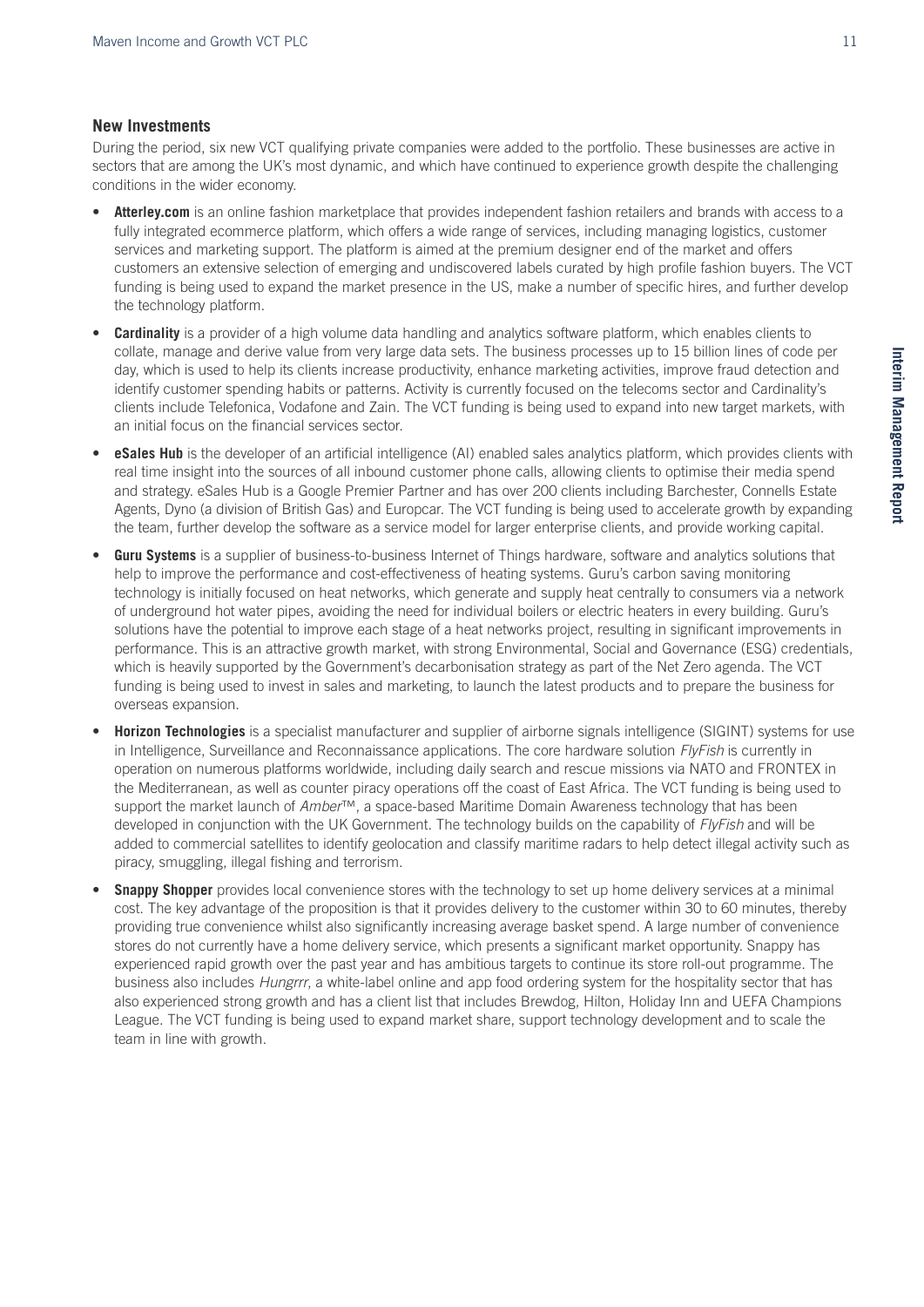In addition, eight new AIM quoted investments have been added to the portfolio during the first half of the year:

- **Arecor Therapeutics** is a global biopharmaceutical company that is focused on improving patient care by bringing innovative medicines to market through the enhancement of existing therapeutic products. Arecor's initial therapeutic focus is on diabetes, with three insulin-based products currently in development. Your Company participated in the IPO on AIM, which completed in June 2021, raising £20 million. The investment is being used to progress the lead diabetes products, further develop the pipeline of speciality products, enhance the team through a number of strategic hires and strengthen the balance sheet.
- **Evgen Pharma** is a clinical stage drug development company that is focused on sulforaphane based medicines, which are a novel class of pharmaceuticals for the treatment of multiple diseases. The core technology is Sulforaedex®, which is a method for synthesising and stabilising the naturally occurring compound sulforaphane and producing novel proprietary analogues based on sulforaphane. Your Company participated in the £11 million fundraising, which completed in March 2021. The investment is being used to fund further preclinical work for metastatic breast cancer, to complete formulation and scale up manufacturing of Evgen's lead product SFX-01 and to fund operations through until mid-2023.
- **Incanthera** is a specialist oncology company that is focused on innovative technologies in oncology and dermatology. The focus is to transform cancer therapeutics by limiting off-target toxicity (healthy tissue damage) in cancer treatment, which is a known and severe problem in the treatment of cancer. Incanthera identifies and develops solutions where there are current clinical, commercially relevant unmet needs. The lead product is Sol, a topical product for the treatment of solar keratosis and the prevention of skin cancers, which has achieved proof of concept. Your Company participated in the £1.1 million fund raising, which completed in March 2021. The investment is being used to progress discussions in respect of a potential commercial deal for Sol, and also provides cash runway until the second half of 2022.
- **LungLife AI** is a developer of clinical diagnostic solutions for the detection of early stage lung cancer by combining data from blood-based biomarkers, that have been shown to be altered by lung cancer, with machine learning to improve biomarker detection. LungLife intends to build a pool of lung cancer-related data for AI-enabled applications and is designed to improve diagnostic solutions. Your Company participated in the IPO on AIM, which completed in July 2021, raising £17 million. The investment is being used to progress validation and utility studies, further develop the company's AI algorithms and to provide general working capital to support the business as it grows.
- **Oncimmune** is a leader in the field of early cancer detection. The company has developed a diagnostic test that is based on the presence of blood autoantibodies that work against specific tumours, such as lung cancer. The test has the potential to detect cancer up to four years earlier than traditional diagnostics such as X-rays or CT scans. Your Company participated in the £9 million fundraising, which completed in March 2021. The investment is being used to grow the pipeline of commercial prospects and increase operating capacity at the discovery research facility in Dortmund, Germany.
- **Polarean Imaging** is an innovator in the medical imaging market, having developed equipment that enables existing MRI systems to achieve superior lung imaging by using hyperpolarised Xenon gas as an imaging agent. This provides a non-invasive and radiation-free functional imaging platform, which is more accurate and less harmful than current methods. Your company participated in the £25 million fundraising, which completed in April 2021. The investment is being used to support the ongoing clinical trial, build the commercial team, finance regulatory and medical costs, and support the continued investment in research and development.
- **Saietta** is an established specialist engineering company that is developing innovative electric propulsion motors for mass market electric vehicles. The core asset is a patent pending axial-flux motor technology (AFT), which delivers class-leading performance whilst being low cost and built for mass market production. The company is initially focusing on the high volume, fast growing Asian light motorbike market, where there is strong demand, and the ultimate objective is to scale the technology towards low cost mass production across multiple vehicle types. Your Company participated in the £37.5 million fundraising, which completed in July 2021. The investment is being used to support growth plans which includes establishing a motor durability facility and a pilot production facility as well as strengthening the balance sheet.
- **SulNOx** is a fuel emulsification technology company operating primarily in diesel fuel and heavy fuel oil, with the resultant fuel emulsions remaining stable for many years. The patent-pending emulsification technology *SulNOxEcoTM* works to reduce hydrocarbon emissions, improve longevity of engines and has a demonstrated ability to reduce annual fuel costs by 8-10%. SulNOx has strong green credentials and is targeting global industries including power generation, road transportation and shipping. Your Company participated in the £2.6 million fundraising, which completed in July 2021. The investment is being used to support research and development to expand the product range, support sales and marketing capabilities, to make a number of key hires and for general working capital purposes.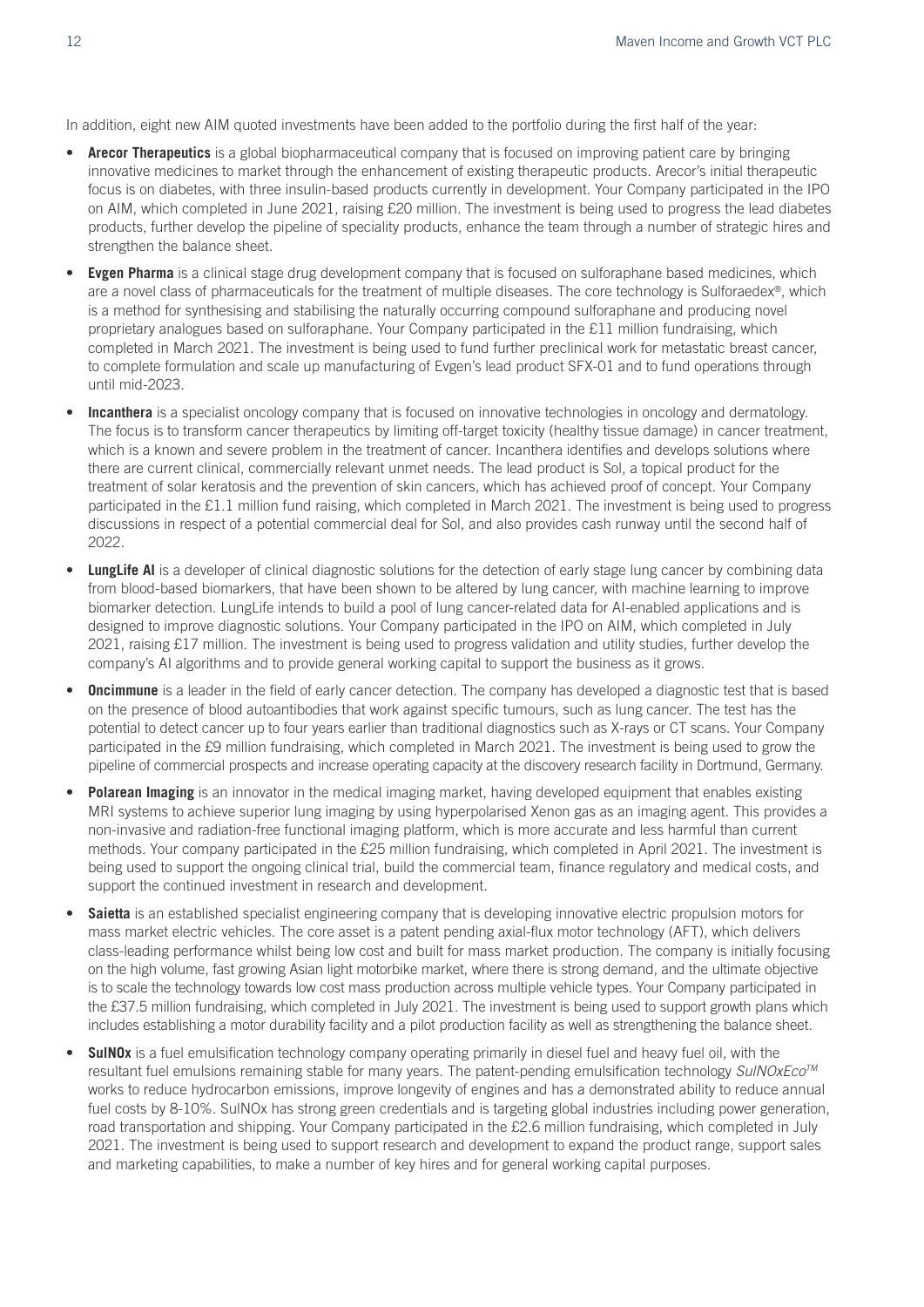The following investments have been completed during the reporting period:

|                                                    |                  |                                                     | <b>Investment</b><br>cost |                                 |
|----------------------------------------------------|------------------|-----------------------------------------------------|---------------------------|---------------------------------|
| <b>Investments</b>                                 | <b>Date</b>      | <b>Sector</b>                                       | £'000                     | Website                         |
| <b>New unlisted</b>                                |                  |                                                     |                           |                                 |
| Atterley.com Holdings Limited                      | March 2021       | Software & computer services<br>(consumer services) | 398                       | www.atterley.com                |
| Cardinality Limited                                | March 2021       | Software & computer services<br>(data analytics)    | 796                       | www.cardinality.co.uk           |
| Enpal Limited<br>(trading as Guru Systems)         | June 2021        | Software & computer services<br>(data analytics)    | 697                       | www.gurusystems.com             |
| eSales Hub Limited                                 | March 2021       | Software & computer services<br>(data analytics)    | 150                       | www.esaleshub.co.uk             |
| Horizon Technologies<br><b>Consultants Limited</b> | May 2021         | Aerospace & defence                                 | 796                       | www.horizontechnologies.eu      |
| Rockar Retail Limited <sup>1</sup>                 | May 2021         | Automotive                                          | 10                        | www.rockar.digital              |
| Snappy Shopper Limited                             | <b>July 2021</b> | Software & computer services<br>(e-commerce)        | 298                       | www.snappyshopper.co.uk         |
| <b>Total new unlisted</b>                          |                  |                                                     | 3,145                     |                                 |
|                                                    |                  |                                                     |                           |                                 |
| <b>Follow-on unlisted</b>                          |                  |                                                     |                           |                                 |
| AVID Technology Group Limited                      | April 2021       | Specialised manufacturing                           | 40                        | www.avid.com                    |
| <b>GradTouch Limited</b>                           | March 2021       | Software & computer services<br>(recruitment)       | 167                       | www.gradtouch.com               |
| Growth Capital Ventures Limited                    | March 2021       | Investment company                                  | 31                        | www.growthcapitalventures.co.uk |
| MirrorWeb Limited                                  | <b>June 2021</b> | Software & computer services<br>(RegTech)           | 200                       | www.mirrorweb.com               |
| Optoscribe Limited                                 | <b>June 2021</b> | Specialised manufacturing                           | 88                        | www.optoscribe.com              |
| <b>Total follow-on unlisted</b>                    |                  |                                                     | 526                       |                                 |
|                                                    |                  |                                                     |                           |                                 |
| <b>Total unlisted</b>                              |                  |                                                     | 3,671                     |                                 |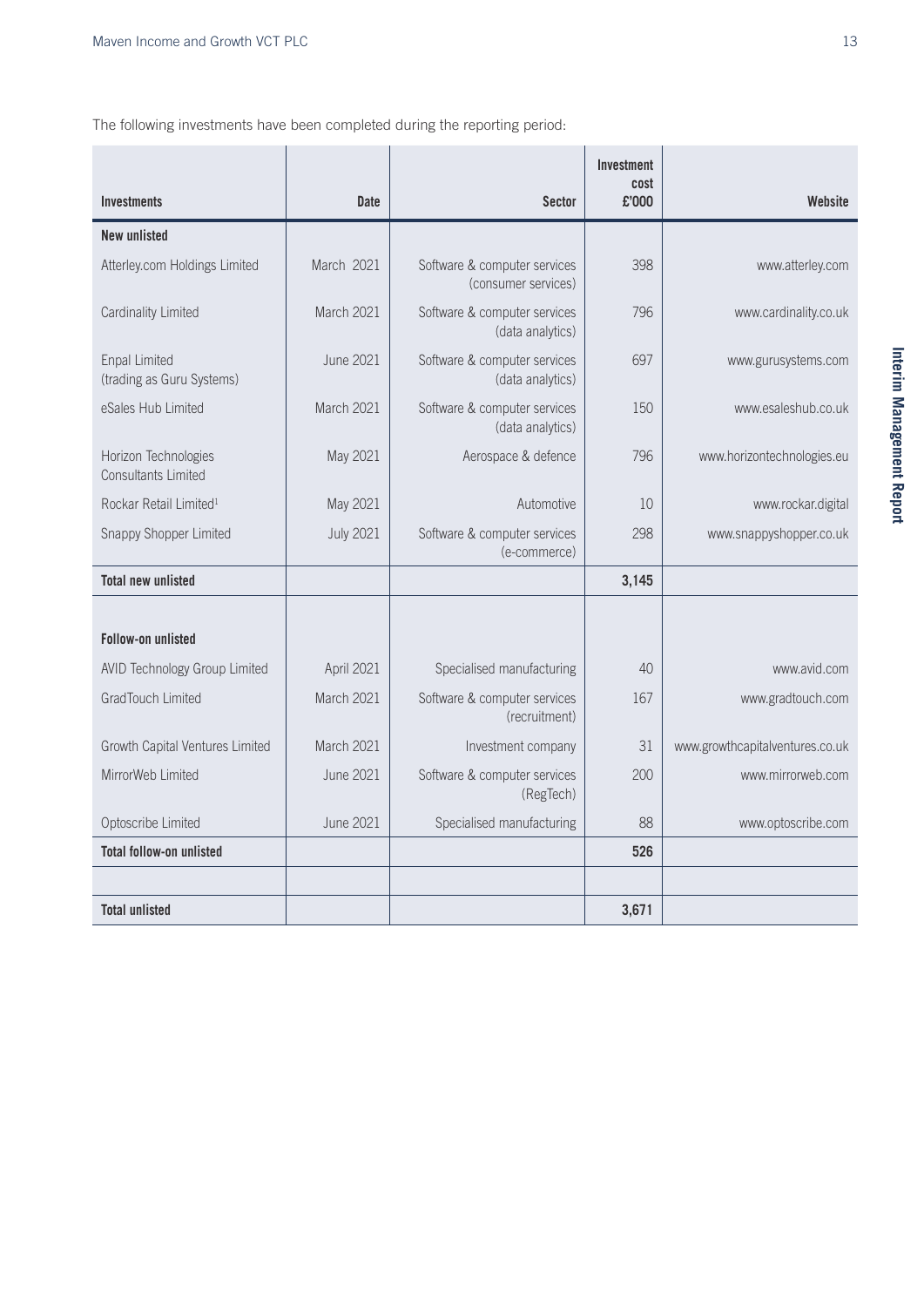|                               |                  |                                                  | <b>Investment</b><br>cost |                      |
|-------------------------------|------------------|--------------------------------------------------|---------------------------|----------------------|
| <b>Investments</b>            | <b>Date</b>      | <b>Sector</b>                                    | £'000                     | Website              |
| New quoted                    |                  |                                                  |                           |                      |
| Arecor Therapeutics PLC       | June 2021        | Healthcare                                       | 167                       | www.arecor.com       |
| Evgen Pharma PLC              | March 2021       | Pharmaceuticals & biotechnology                  | 140                       | www.evgen.com        |
| Incanthera PLC                | March 2021       | Pharmaceuticals & biotechnology                  | 49                        | www.incanthera.com   |
| LungLife AI Inc               | <b>July 2021</b> | Pharmaceuticals & biotechnology                  | 114                       | www.lunglifeai.com   |
| Oncimmune Holdings PLC        | March 2021       | Pharmaceuticals & biotechnology                  | 236                       | www.oncimmune.com    |
| Polarean Imaging PLC          | April 2021       | Pharmaceuticals & biotechnology                  | 246                       | www.polarean.com     |
| Saietta Group PLC             | <b>July 2021</b> | Engineering & machinery                          | 111                       | www.saiettagroup.com |
| SulNO <sub>x</sub> PLC        | <b>July 2021</b> | Energy services                                  | 130                       | www.sulnoxgroup.com  |
| <b>Total new quoted</b>       |                  |                                                  | 1,193                     |                      |
|                               |                  |                                                  |                           |                      |
| Follow-on quoted              |                  |                                                  |                           |                      |
| GENinCode PLC <sup>2</sup>    | <b>July 2021</b> | Healthcare                                       | 197                       | www.genincode.com    |
| Osirium Technologies PLC      | April 2021       | Software & computer services<br>(cyber security) | 99                        | www.osirium.com      |
| <b>Total follow-on quoted</b> |                  |                                                  | 296                       |                      |
|                               |                  |                                                  |                           |                      |
| <b>Total quoted</b>           |                  |                                                  | 1,489                     |                      |
|                               |                  |                                                  |                           |                      |
| <b>Total investments</b>      |                  |                                                  | 5,160                     |                      |

*1 Investment reflects the demerger of the retail business from the core Rockar technology business.*

*2 This company was previously an unlisted portfolio holding that floated on AIM in July 2021.*

At the period end, the portfolio stood at 96 unlisted and quoted investments, at a total cost of £32.69 million.

#### **Realisations**

In June 2021 the sale of education safeguarding software provider **eSafe** completed. Since investment in December 2017, eSafe had made steady progress expanding its client base and growing its market position within this niche area of the education market. Trading was temporarily impacted by the imposition of lockdown restrictions, primarily the closure of schools and colleges, and, at the outset of the pandemic in March 2020, a protective provision was taken against the value of the holding. The operational performance has since recovered, following the reopening of schools and colleges for faceto-face learning, and also aided by a number of high-profile child safeguarding cases that have highlighted the importance of having robust systems and protocols in place to protect children and young people. During the period, an offer to acquire the business was received from Smoothwall, a private equity backed competitor, generating a total return of 1.4x cost over the life of the investment.

In July 2021, the conditional sale of online mortgage broker **Mojo Mortgages** completed, subject to FCA approval. Your Company first invested in Mojo in 2019, supporting an ambitious management team to develop its disruptive mortgage broking technology platform. Mojo's solution provides an innovative hybrid of online and advised services, capable of managing the full process from mortgage product price comparison through to the mortgage application and completion. During the period under review, an offer to acquire the business was received from RVU, which is part of the Zoopla Property Group that owns a number of consumer finance and comparison sites such as Confused.com, Uswitch and Zoopla. The sale is subject to FCA approval and should generate a total return of up to 1.8x cost over the life of the investment.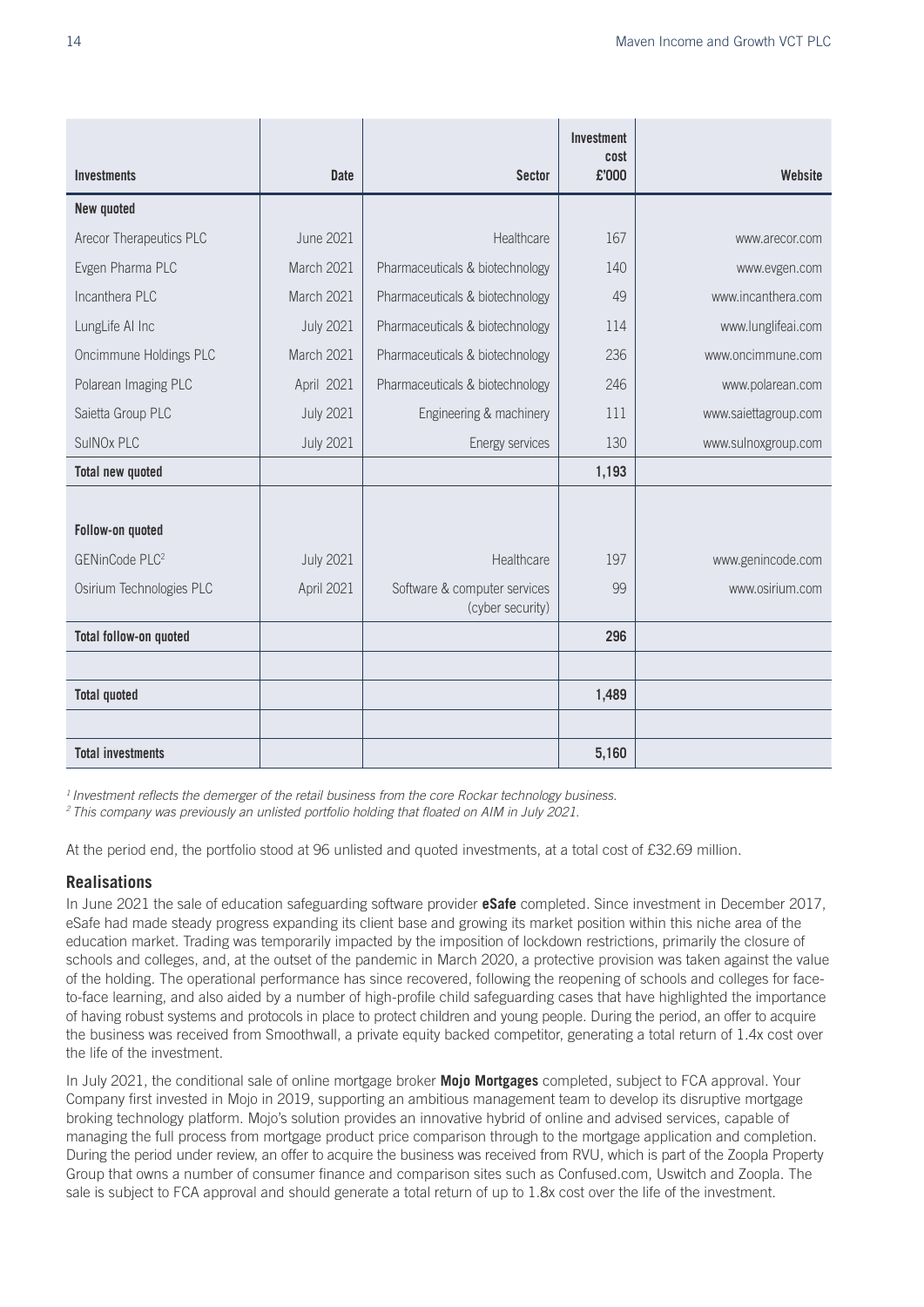In August 2021, the sale of employee compensation software solution provider **Curo Compensation** completed. Since investment in 2017, Curo had made steady progress, with its market leading technology adopted by an increasing number of blue chip clients. The business had also extended its product suite to include key areas of compensation risk as well as identifying inequitable pay gaps, in line with the introduction of gender pay gap reporting. Whilst the business fundamentals remained attractive, the growth rate was slower than anticipated and this was exacerbated by the pandemic. The decision was taken to progress an exit and, following a formal sales process, an offer was received to acquire the business from PayScale Inc, a US based compensation data business, which generated a total return of 1.1x cost over the life of the investment.

The table below gives details of all realisations completed during the reporting period. This includes a number of legacy and underperforming investments where the Manager elected to seek an exit and generated total proceeds that were in excess of their aggregate carrying value at the previous year end.

| <b>Sales</b>                                                                   | Year first<br>invested | Complete/<br>partial exit | Cost of<br>shares<br>disposed<br>of<br>£'000 | Value at<br>28 February<br>2021<br>£'000 | <b>Sales</b><br>proceeds<br>£'000 | <b>Realised</b><br>gain/(loss)<br>£'000 | Gain/(loss)<br>over<br><b>28 February</b><br>2021 value<br>£'000 |
|--------------------------------------------------------------------------------|------------------------|---------------------------|----------------------------------------------|------------------------------------------|-----------------------------------|-----------------------------------------|------------------------------------------------------------------|
| <b>Unlisted</b>                                                                |                        |                           |                                              |                                          |                                   |                                         |                                                                  |
| ADC Biotechnology Limited <sup>1</sup>                                         | 2017                   | Complete                  | 775                                          | 232                                      | 199                               | (576)                                   | (33)                                                             |
| AVID Technology Group Limited <sup>2</sup>                                     | 2019                   | Complete                  | 404                                          | 131                                      | 183                               | (221)                                   | 52                                                               |
| Curo Compensation Limited <sup>3</sup>                                         | 2017                   | Complete                  | 298                                          | 228                                      | 298                               |                                         | 70                                                               |
| eSafe Global Limited <sup>3</sup>                                              | 2017                   | Complete                  | 283                                          | 221                                      | 274                               | (9)                                     | 53                                                               |
| <b>FLXG Scotland Limited</b><br>(formerly Flexlife Group Limited) <sup>4</sup> | 2010                   | Partial                   | 230                                          | 22                                       | 18                                | (212)                                   | (4)                                                              |
| Martel Instruments Holdings<br>Limited <sup>5</sup>                            | 2007                   | Partial                   | 142                                          | 142                                      | 142                               |                                         |                                                                  |
| Symphonic Software Limited <sup>6</sup>                                        | 2019                   | Complete                  |                                              |                                          | 9                                 | 9                                       | $\mathcal{G}$                                                    |
| <b>Total unlisted</b>                                                          |                        |                           | 2,132                                        | 976                                      | 1,123                             | (1,009)                                 | 147                                                              |
|                                                                                |                        |                           |                                              |                                          |                                   |                                         |                                                                  |
| Quoted                                                                         |                        |                           |                                              |                                          |                                   |                                         |                                                                  |
| Abingdon Health PLC                                                            | 2020                   | Complete                  | 84                                           | 75                                       | 40                                | (44)                                    | (35)                                                             |
| Angle PLC                                                                      | 2015                   | Partial                   | 59                                           | 73                                       | 101                               | 42                                      | 28                                                               |
| Evgen Pharma PLC                                                               | 2021                   | Complete                  | 140                                          |                                          | 94                                | (46)                                    |                                                                  |
| Seeen PLC                                                                      | 2019                   | Partial                   | $\overline{2}$                               | $\overline{2}$                           | 3                                 | 1                                       | $\mathbf{1}$                                                     |
| Trackwise Designs PLC                                                          | 2020                   | Partial                   | 4                                            | 13                                       | 10                                | 6                                       | (3)                                                              |
| <b>Total quoted</b>                                                            |                        |                           | 289                                          | 163                                      | 248                               | (41)                                    | (9)                                                              |
|                                                                                |                        |                           |                                              |                                          |                                   |                                         |                                                                  |
| <b>Total sales</b>                                                             |                        |                           | 2,421                                        | 1,139                                    | 1,371                             | (1,050)                                 | 138                                                              |

*<sup>1</sup> No material impact on NAV as provision taken in previous period.*

*<sup>2</sup> Proceeds exclude yield received, which is disclosed as revenue for financial reporting purposes; no material impact on NAV as provision taken in previous period.*

*<sup>3</sup> Proceeds exclude yield and redemption premiums received, which are disclosed as revenue for financial reporting purposes.*

*<sup>4</sup> Deferred consideration; no material impact on NAV as provision taken in previous period.*

*<sup>5</sup> Loan note repayment.*

*<sup>6</sup> Deferred consideration.*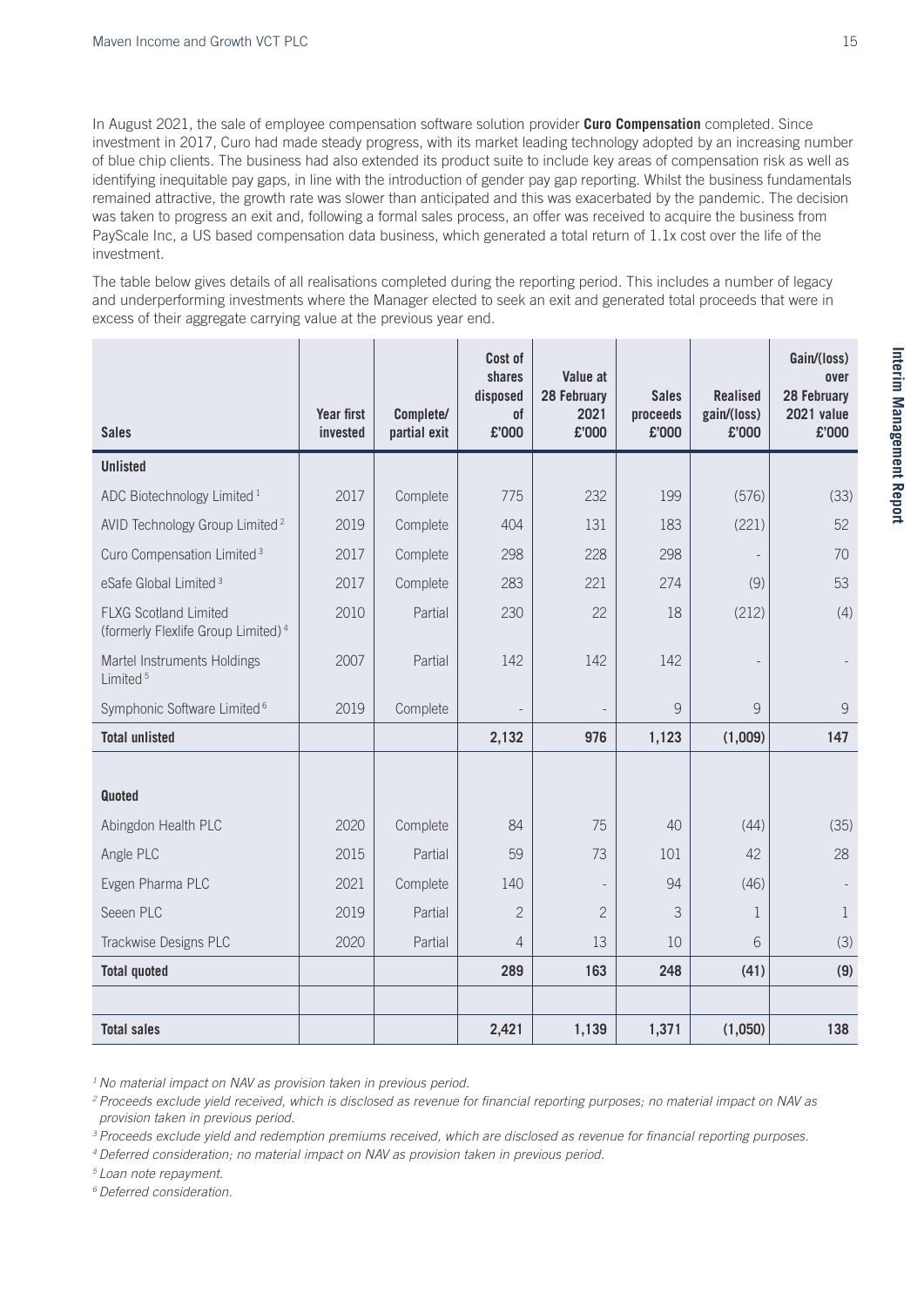#### **Material Developments Since the Period End**

Since 31 August 2021, two new private company holdings have been added to the portfolio.

- **FodaBox** (formerly BoroughBox) provides an online marketplace for high quality independent food and drink producers operating in the retail, corporate gifting and wholesale markets. The platform provides a comprehensive suite of services, including distribution, order fulfilment, third-party logistics and export, enabling artisan producers to reach more consumers and to establish a reliable and integrated supply chain in a market that is dominated by large corporates. The VCT funding is being used to expand the business, including opening a third warehouse, further developing the software and analytics tools and launching a range of private label products.
- **• RwHealth** has developed a proprietary AI and machine learning platform that provides analytics and insights into the healthcare and pharma sectors. Having established a market leading position in the UK, primarily supporting NHS clients, RwHealth entered the pharma sector in late 2020 and has achieved early success, having secured Pfizer and Amicus Therapeutics as customers. The business has delivered strong growth over the past two years and has a clear roadmap for further expansion. The VCT funding is being used to support the development and working capital requirements of the pharma unit as it builds its market presence.

#### **Principal and Emerging Risks and Uncertainties**

The principal and emerging risks and uncertainties facing the Company were set out in full in the Strategic Report contained within the 2021 Annual Report, and are the risks associated with investment in small and medium sized unlisted and AIM/ AQSE quoted companies which, by their nature, carry a higher level of risk and are subject to lower liquidity than investments in larger quoted companies. The valuation of investee companies may be affected by economic conditions, the credit environment and other risks including legislation, regulation, adherence to VCT qualifying rules and the effectiveness of the internal controls operated by the Company and the Manager. These risks and procedures are reviewed regularly by the Audit and Risk Committees and reported to your Board. The Board has confirmed that all tests, including the criteria for VCT qualifying status, continue to be monitored and met.

In March 2020, the COVID-19 pandemic developed from being an emerging risk to a principal risk that had implications for the Company, the Manager, investee companies and both the UK and global economies. The Board and the Manager have sought to identify all of the individual risks associated with the pandemic that could impact on the Company, and the steps that are required to mitigate them. These have been recorded in separate risk registers that will be reviewed on a regular basis as the situation continues to evolve.

#### **Share Buy-backs**

Shareholders have given the Board authority to buy back shares for cancellation or to be held in treasury, subject always to such transactions being in the best interests of Shareholders. During the period under review, 400,000 shares were bought back at a total cost of £169,000.

It is intended that, subject to market conditions, available liquidity and the maintenance of the Company's VCT status, shares will be bought back at prices representing a discount of around 5% to the prevailing NAV per share.

#### **Regulatory Update**

The EU (Future Relationship) Act 2020, which was agreed with the EU on 24 December 2020, came into effect on 1 January 2021. The potential impact of the UK's withdrawal from the EU has been closely monitored across the investee portfolio and, as at the date of this report, there is nothing material to report. The majority of investee companies have limited direct exposure to the EU, and those that do have been implementing contingency plans to mitigate any potential impact.

The Directors and the Manager continue to apply the International Private Equity and Venture Capital (IPEV) Valuation Guidelines as the central methodology for all private company valuations. On 31 March 2020, the IPEV Guidelines Board issued Coronavirus Special Valuation Guidance to assist managers who are applying the IPEV Valuation Guidelines to their portfolios. The IPEV Guidelines are the prevailing framework for fair value information in the private equity and venture capital industry.

During the period under review, and to the date of this report, there have been no further amendments to the legislation governing VCTs and none were proposed in either the Spring or Autumn Budgets, delivered on 3 March and 27 October 2021 respectively.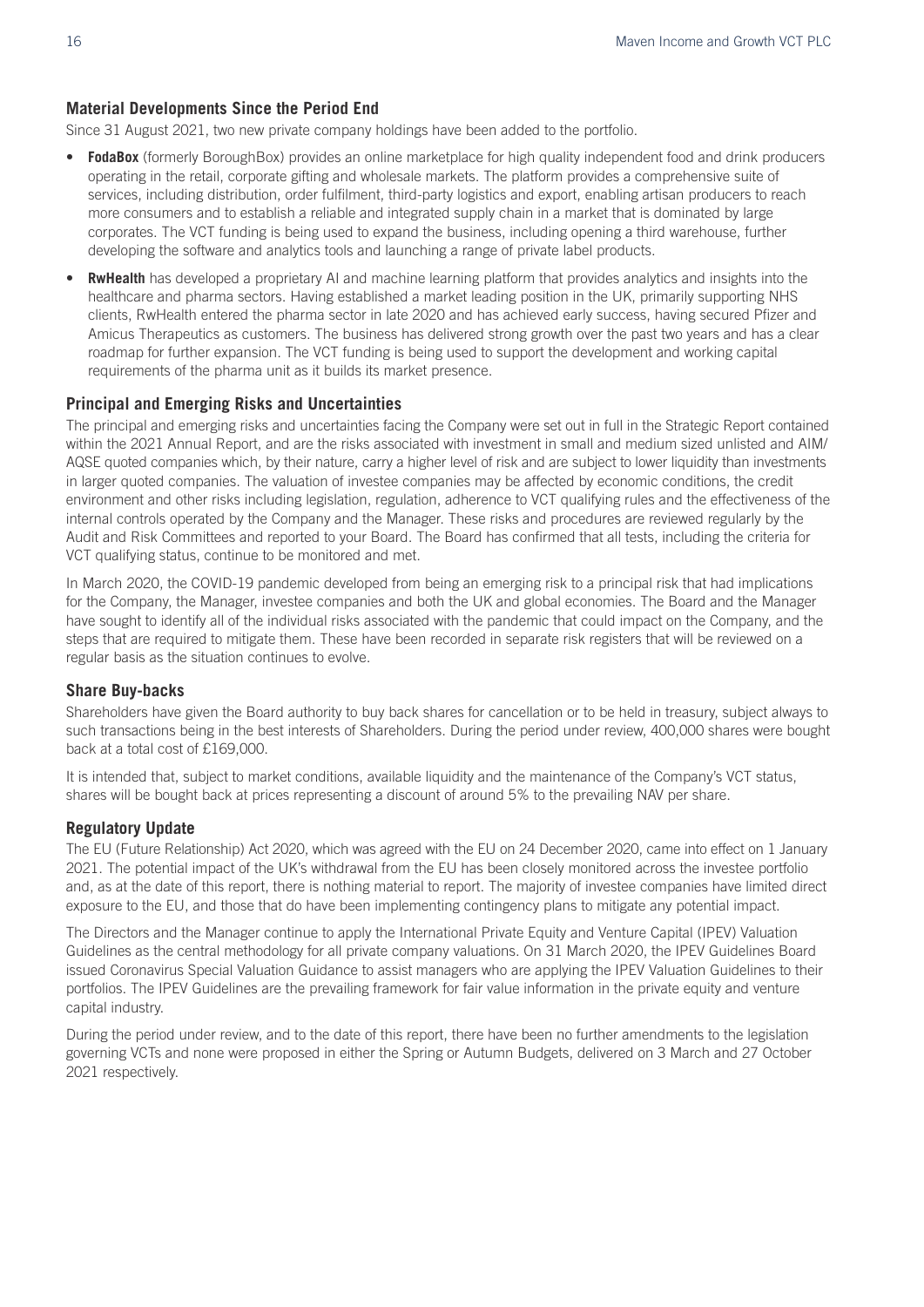#### **Environmental, Social and Governance (ESG)**

The Board recognises the importance of ESG principles and believes that each portfolio company should behave responsibly towards the environment and society, whilst operating in line with governance best practice. The Directors are pleased to report that the Manager considers ESG matters as part of the investment appraisal process and ensures that any issues are identified at an early stage. This includes the development of a robust framework that will ensure ESG matters are managed carefully throughout the period of investment. This involves close engagement with each portfolio company in relation to corporate governance practices and support for the management team in developing policies on the environment, community engagement, HR and employee relations, corporate governance and responsible product marketing.

The Directors are aware of the work that the Manager is undertaking to address the recommendations of the Task Force on Climate-related Financial Disclosures, which seek to address the material financial impacts of the global transition to a lower carbon economy. The Directors are satisfied that the Manager is taking the appropriate steps to address those requirements, and will continue to monitor progress.

In May 2021, the Manager became a signatory to the internationally recognised *Principles for Responsible Investment*, demonstrating its commitment to include ESG in investment decision making and ownership. The Manager has also become a signatory to the *Investing in Women Code*, which aims to improve female entrepreneurs' access to tools, resources and finance, supporting diversity and inclusion in access to finance.

#### **Maven Capital Partners LLP (Maven)**

On 26 May 2021, Mattioli Woods plc announced that it had entered into a conditional agreement to acquire Maven, subject to satisfaction of certain conditions and the approval by Mattioli Woods' shareholders. All required approvals were subsequently granted, and the transaction completed on 1 July 2021.

Maven now operates as an independently managed subsidiary of Mattioli Woods, retaining its regional business model, people and brand in entirety. As a result, there will be no direct impact for Maven's VCT clients, investors or investee companies. Mattioli Woods is one of the UK's leading providers of wealth management and financial planning services and Maven offers a highly complementary fit with its existing operations. Maven and Mattioli Woods share a common objective of continuing to expand the enlarged business under PLC ownership. Both businesses are well known to each other and there is strong cultural alignment, and a common focus on providing clients with the best possible service. Further details on Mattioli Woods can be found at **www.mattioliwoods.com**.

Your Board considers this to be a positive step in the evolution of Maven and has received confirmation that Bill Nixon will remain as its Managing Partner and lead VCT fund manager. Furthermore, there will be no material changes to its staff, operations or access to capital. In terms of the management of your Company, the investment team and support staff providing company secretarial, accounting and administrative services, will all continue to operate as before.

#### **Outlook**

Despite the recent challenges in the wider economy, your Company has made positive progress during the first half of the financial year, and remains well positioned to continue to deliver its core strategic investment objective. The Board is encouraged by both the growth in the number of portfolio holdings and also the underlying performance, where the majority of investee companies continue to make good commercial progress and grow Shareholder value. The Board and Manager remain cautiously optimistic that there will be a progressive economic recovery once any remaining COVID-19 restrictions are lifted in the UK and key export markets.

More generally, the UK is currently experiencing good levels of M&A activity post Brexit, where improved certainty has returned to markets, including the re-emergence of overseas investors and acquirers, most notably from the US. These factors are now affecting private company markets positively, and the Manager considers that this augurs well for the immediate prospects for your Company against a backdrop of continuing strong levels of new investment activity. As a consequence, your Board remains optimistic in the outlook and prospects for the second half of the financial year.

**On behalf of the Board Maven Capital Partners UK LLP Secretary 12 November 2021**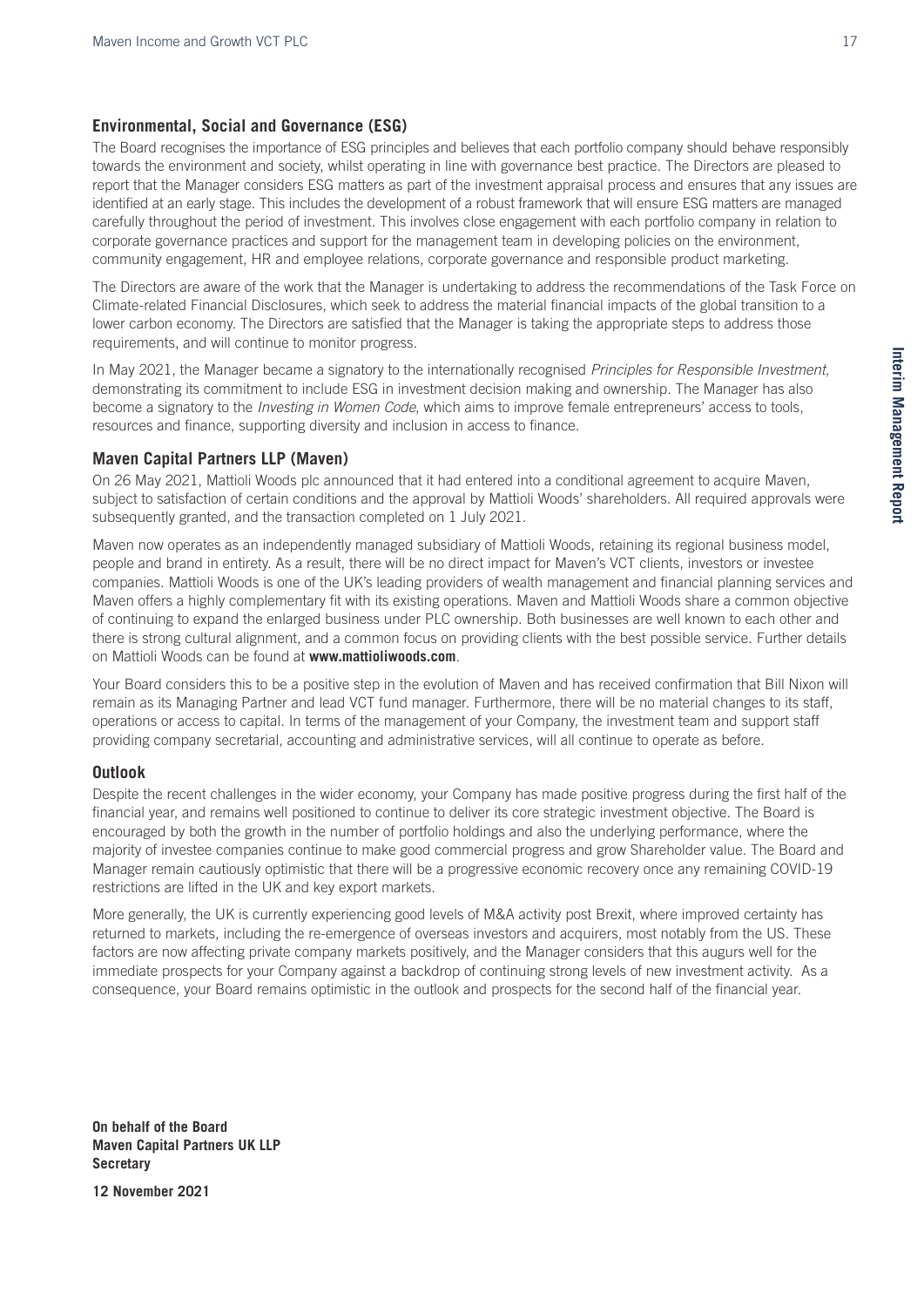### INVESTMENT PORTFOLIO SUMMARY

As at 31 August 2021

| <b>Investment</b>                               | <b>Valuation</b><br>£'000 | <b>Cost</b><br>£'000 | $%$ of<br>total assets | $%$ of<br>equity held | $%$ of<br>equity held<br>by other<br>clients <sup>1</sup> |
|-------------------------------------------------|---------------------------|----------------------|------------------------|-----------------------|-----------------------------------------------------------|
| <b>Unlisted</b>                                 |                           |                      |                        |                       |                                                           |
| Martel Instruments Holdings Limited             | 1,538                     | 807                  | 2.5                    | 14.9                  | 29.3                                                      |
| Life's Great Group Limited                      | 1,380                     | 820                  | 2.2                    | 9.9                   | 35.6                                                      |
| (trading as Mojo Mortgages)                     |                           |                      |                        |                       |                                                           |
| Relative Insight Limited                        | 1,260                     | 700                  | 2.0                    | 3.7                   | 25.6                                                      |
| Horizon Ceremonies Limited                      | 1,184                     | 788                  | 1.9                    | 4.2                   | 48.5                                                      |
| (trading as Horizon Cremation)                  |                           |                      |                        |                       |                                                           |
| CatTech International Limited                   | 1,169                     | 627                  | 1.9                    | 6.0                   | 24.0                                                      |
| Vodat Communications Group Limited              | 1,024                     | 567                  | 1.6                    | 4.2                   | 22.6                                                      |
| Delio Limited                                   | 1,013                     | 533                  | 1.6                    | 3.6                   | 11.4                                                      |
| Rockar 2016 Limited (trading as Rockar)         | 997                       | 905                  | 1.6                    | 4.6                   | 17.0                                                      |
| Bright Network (UK) Limited                     | 971                       | 940                  | 1.6                    | 8.4                   | 29.5                                                      |
| The GP Service (UK) Limited                     | 892                       | 860                  | 1.4                    | 10.3                  | 41.0                                                      |
| HCS Control Systems Group Limited               | 846                       | 846                  | 1.4                    | 6.9                   | 29.6                                                      |
| CB Technology Group Limited                     | 843                       | 579                  | 1.4                    | 11.8                  | 67.2                                                      |
| Contego Solutions Limited (trading as NorthRow) | 798                       | 798                  | 1.3                    | 6.5                   | 25.7                                                      |
| Horizon Technologies Consultants Limited        | 796                       | 796                  | 1.3                    | 5.5                   | 11.7                                                      |
| Cardinality Limited                             | 796                       | 796                  | 1.3                    | 7.9                   | 17.0                                                      |
| Quorum Cyber Security Limited                   | 794                       | 150                  | 1.3                    | 2.6                   | 18.4                                                      |
| Nano Interactive Group Limited                  | 773                       | 625                  | 1.2                    | 3.7                   | 11.2                                                      |
| Enpal Limited (trading as Guru Systems)         | 697                       | 697                  | 1.1                    | 7.5                   | 14.1                                                      |
| e.fundamentals (Group) Limited                  | 697                       | 300                  | 1.1                    | 1.6                   | 9.2                                                       |
| Glacier Energy Services Holdings Limited        | 688                       | 688                  | 1.1                    | 2.7                   | 25.0                                                      |
| Whiterock Group Limited                         | 676                       | 321                  | 1.1                    | 5.2                   | 24.8                                                      |
| QikServe Limited                                | 659                       | 659                  | 1.1                    | 3.0                   | 12.8                                                      |
| <b>RMEC Group Limited</b>                       | 659                       | 463                  | 1.1                    | 2.9                   | 47.2                                                      |
| Flow UK Holdings Limited                        | 598                       | 598                  | 1.0                    | 7.3                   | 27.7                                                      |
| GradTouch Limited                               | 567                       | 567                  | 0.9                    | 8.5                   | 34.7                                                      |
| Push Technology Limited <sup>2</sup>            | 525                       | 525                  | 0.8                    | 2.8                   | 8.5                                                       |
| MirrorWeb Limited                               | 506                       | 350                  | 0.8                    | 3.3                   | 37.7                                                      |
| Precursive Limited                              | 500                       | 500                  | 0.8                    | 4.3                   | 17.3                                                      |
| CODILINK UK Limited (trading as Coniq)          | 450                       | 450                  | 0.7                    | 1.3                   | 3.6                                                       |
| Ensco 969 Limited (trading as DPP)              | 443                       | 733                  | 0.7                    | 4.9                   | 29.6                                                      |
| Filtered Technologies Limited                   | 435                       | 400                  | 0.7                    | 4.3                   | 22.3                                                      |
| Rico Developments Limited (trading as Adimo)    | 435                       | 435                  | 0.7                    | 3.3                   | 6.4                                                       |
| Atterley.com Holdings Limited                   | 398                       | 398                  | 0.6                    | 5.0                   | 12.7                                                      |
| <b>BioAscent Discovery Limited</b>              | 392                       | 174                  | 0.6                    | 4.4                   | 35.6                                                      |
| Hublsoft Group Limited                          | 375                       | 300                  | 0.6                    | 4.7                   | 26.5                                                      |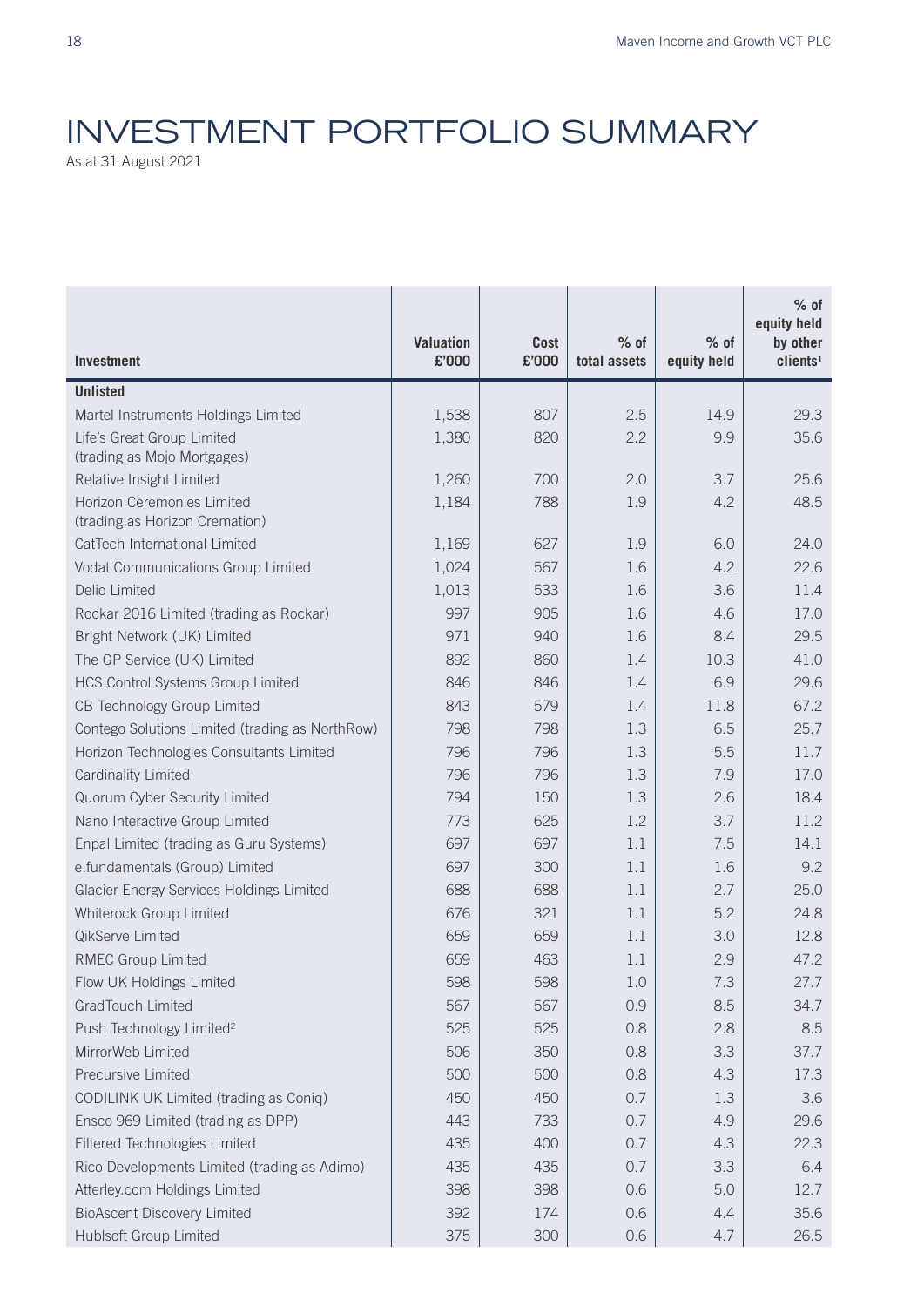### INVESTMENT PORTFOLIO SUMMARY (CONTINUED)

As at 31 August 2021

| <b>Investment</b>                                                                   | Valuation<br>£'000 | <b>Cost</b><br>£'000 | $%$ of<br>total assets | $%$ of<br>equity held | $%$ of<br>equity held<br>by other<br>clients <sup>1</sup> |
|-------------------------------------------------------------------------------------|--------------------|----------------------|------------------------|-----------------------|-----------------------------------------------------------|
| <b>Unlisted (continued)</b>                                                         |                    |                      |                        |                       |                                                           |
| WaterBear Education Limited                                                         | 348                | 245                  | 0.6                    | 5.1                   | 34.1                                                      |
| ebb3 Limited                                                                        | 340                | 252                  | 0.5                    | 6.0                   | 52.6                                                      |
| Boiler Plan (UK) Limited                                                            | 302                | 400                  | 0.5                    | 8.2                   | 48.3                                                      |
| <b>HiveHR Limited</b>                                                               | 300                | 300                  | 0.5                    | 5.2                   | 33.7                                                      |
| Growth Capital Ventures Limited                                                     | 300                | 288                  | 0.5                    | 5.6                   | 39.8                                                      |
| Snappy Shopper Limited                                                              | 298                | 298                  | 0.5                    | 0.4                   | 1.4                                                       |
| Optoscribe Limited                                                                  | 275                | 275                  | 0.4                    | 2.1                   | 8.0                                                       |
| TC Communications Holdings Limited                                                  | 241                | 413                  | 0.4                    | 3.5                   | 26.5                                                      |
| Maven Co-invest Endeavour Limited Partnership<br>(invested in Global Risk Partners) | 203                | $\mathcal{P}$        | 0.3                    | 8.4                   | 91.6                                                      |
| R&M Engineering Group Limited                                                       | 172                | 762                  | 0.3                    | 8.6                   | 62.0                                                      |
| eSales Hub Limited                                                                  | 150                | 150                  | 0.2                    | 1.7                   | 16.9                                                      |
| <b>ISN Solutions Group Limited</b>                                                  | 127                | 323                  | 0.2                    | 4.6                   | 50.4                                                      |
| The Algorithm People Limited                                                        | 100                | 100                  | 0.2                    | 2.1                   | 14.8                                                      |
| <b>RevLifter Limited</b>                                                            | 100                | 100                  | 0.2                    | 1.2                   | 16.7                                                      |
| Fathom Systems Group Limited                                                        | 77                 | 711                  | 0.1                    | 8.0                   | 52.0                                                      |
| Intilery.com Limited                                                                | 75                 | 75                   | 0.1                    | 0.8                   | 43.2                                                      |
| Honcho Markets Limited                                                              | 65                 | 64                   | 0.1                    | 1.2                   | 23.5                                                      |
| Shortbite Limited (trading as DigitalBridge)                                        | 64                 | 257                  | 0.1                    | 1.1                   | 30.5                                                      |
| LightwaveRF PLC <sup>3</sup>                                                        | 40                 | 74                   | 0.1                    | 0.9                   | 0.9                                                       |
| Other unlisted investments                                                          | 10                 | 525                  |                        |                       |                                                           |
| <b>Total unlisted</b>                                                               | 30,361             | 26,309               | 48.8                   |                       |                                                           |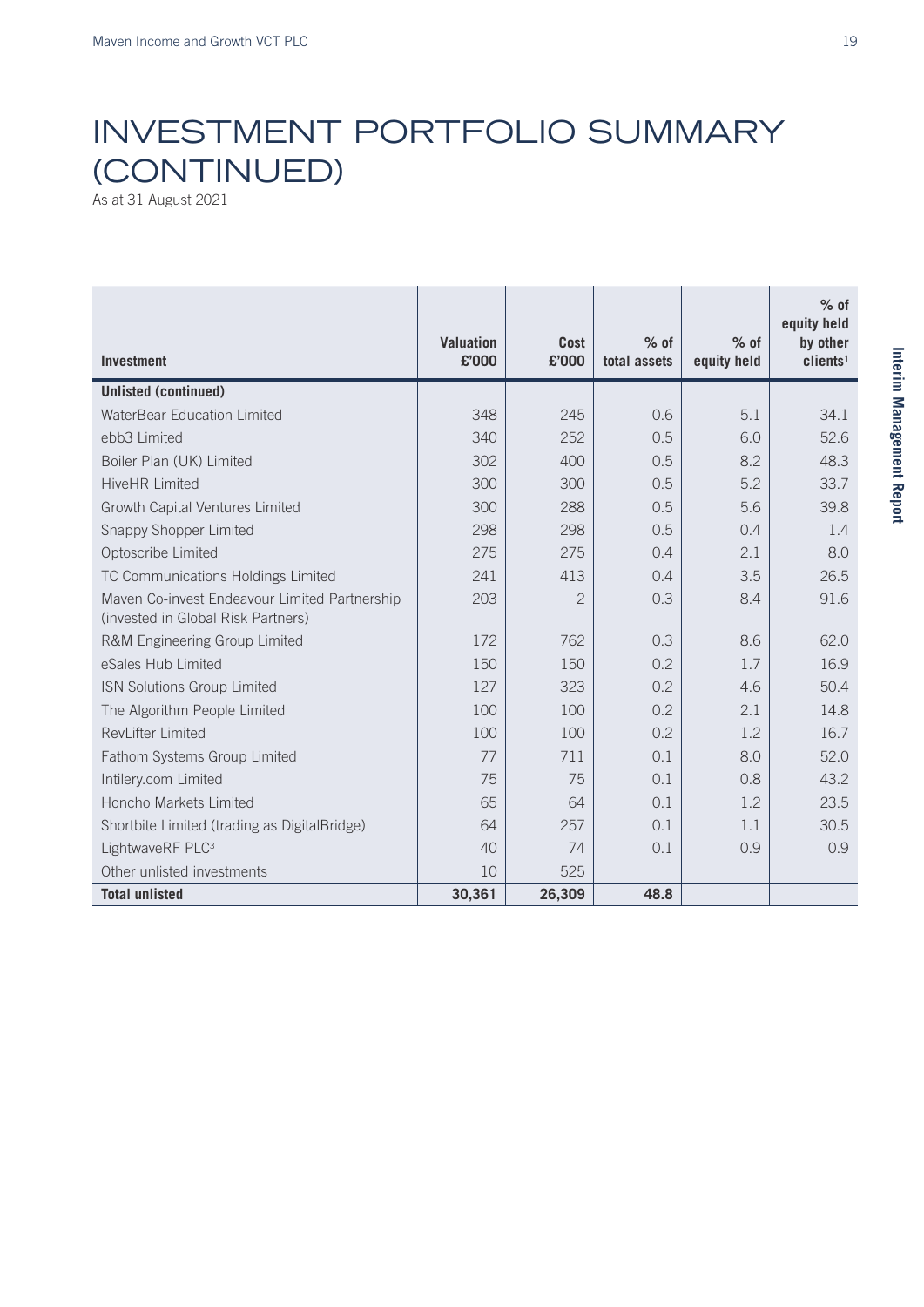### INVESTMENT PORTFOLIO SUMMARY (CONTINUED)

As at 31 August 2021

|                                                                         |                           |                      |                        |                       | $%$ of<br>equity held            |
|-------------------------------------------------------------------------|---------------------------|----------------------|------------------------|-----------------------|----------------------------------|
| <b>Investment</b>                                                       | <b>Valuation</b><br>£'000 | <b>Cost</b><br>£'000 | $%$ of<br>total assets | $%$ of<br>equity held | by other<br>clients <sup>1</sup> |
| Quoted                                                                  |                           |                      |                        |                       |                                  |
| GENinCode PLC <sup>4</sup>                                              | 753                       | 397                  | 1.2                    | 1.8                   | 9.2                              |
| Polarean Imaging PLC                                                    | 349                       | 246                  | 0.6                    | 0.2                   | 0.5                              |
| Destiny Pharma PLC                                                      | 277                       | 150                  | 0.4                    | 0.4                   | 1.4                              |
| Oncimmune Holdings PLC                                                  | 238                       | 236                  | 0.4                    | 0.2                   | 0.4                              |
| Saietta Group PLC                                                       | 208                       | 111                  | 0.3                    | 0.1                   | 0.1                              |
| ReNeuron Group PLC                                                      | 195                       | 136                  | 0.3                    | 0.3                   | 1.8                              |
| Crossword Cybersecurity PLC                                             | 190                       | 150                  | 0.3                    | 0.8                   | 1.8                              |
| Arecor Therapeutics PLC                                                 | 170                       | 167                  | 0.3                    | 0.3                   | 0.3                              |
| Osirium Technologies PLC                                                | 169                       | 198                  | 0.3                    | 2.5                   | 4.5                              |
| RUA Life Sciences PLC                                                   | 162                       | 149                  | 0.3                    | 0.6                   | 1.1                              |
| SuINOx PLC                                                              | 161                       | 130                  | 0.3                    | 0.5                   | 0.5                              |
| Seeen PLC                                                               | 131                       | 148                  | 0.2                    | 0.7                   | 1.1                              |
| LungLife AI Inc                                                         | 126                       | 114                  | 0.2                    | 0.3                   | 0.3                              |
| Avacta Group PLC                                                        | 111                       | 13                   | 0.2                    |                       | 0.1                              |
| Diurnal Group PLC                                                       | 110                       | 62                   | 0.1                    | 0.2                   | 0.6                              |
| Angle PLC                                                               | 91                        | 56                   | 0.1                    |                       | 0.1                              |
| Eden Research PLC                                                       | 86                        | 59                   | 0.1                    | 0.3                   | 1.1                              |
| C4X Discovery Holdings PLC                                              | 78                        | 40                   | 0.1                    | 0.1                   | 0.9                              |
| Intelligent Ultrasound Group PLC                                        | 74                        | 51                   | 0.1                    | 0.2                   | 1.6                              |
| Trackwise Designs PLC                                                   | 62                        | 22                   | 0.1                    | 0.1                   | 0.5                              |
| Incanthera PLC                                                          | 45                        | 49                   | 0.1                    | 0.6                   | 0.6                              |
| Hardide PLC                                                             | 34                        | 80                   | 0.1                    | 0.2                   | 0.4                              |
| Vianet Group PLC (formerly Brulines Group PLC)                          | 34                        | 37                   | 0.1                    | 0.1                   | 1.4                              |
| Other quoted investments                                                |                           | 217                  |                        |                       |                                  |
| <b>Total quoted</b>                                                     | 3,854                     | 3,018                | 6.2                    |                       |                                  |
|                                                                         |                           |                      |                        |                       |                                  |
| <b>Private equity investment trusts</b>                                 |                           |                      |                        |                       |                                  |
| HarbourVest Global Private Equity Limited                               | 410                       | 250                  | 0.7                    |                       | 0.1                              |
| Standard Life Private Equity Trust PLC                                  | 329                       | 251                  | 0.5                    | 0.1                   | 0.1                              |
| Pantheon International PLC                                              | 236                       | 176                  | 0.4                    |                       | 0.1                              |
| BMO Private Equity Trust PLC (formerly F&C<br>Private Equity Trust PLC) | 235                       | 154                  | 0.4                    | 0.1                   | 0.4                              |
| Princess Private Equity Holding Limited                                 | 215                       | 158                  | 0.3                    |                       | 0.2                              |
| ICG Enterprise Trust PLC                                                | 207                       | 153                  | 0.3                    |                       | 0.1                              |
| <b>HgCapital Trust PLC</b>                                              | 121                       | 64                   | 0.2                    |                       | 0.1                              |
| Apax Global Alpha Limited                                               | 107                       | 71                   | 0.2                    |                       | 0.1                              |
| Total private equity investment trusts                                  | 1,860                     | 1,277                | 3.0                    |                       |                                  |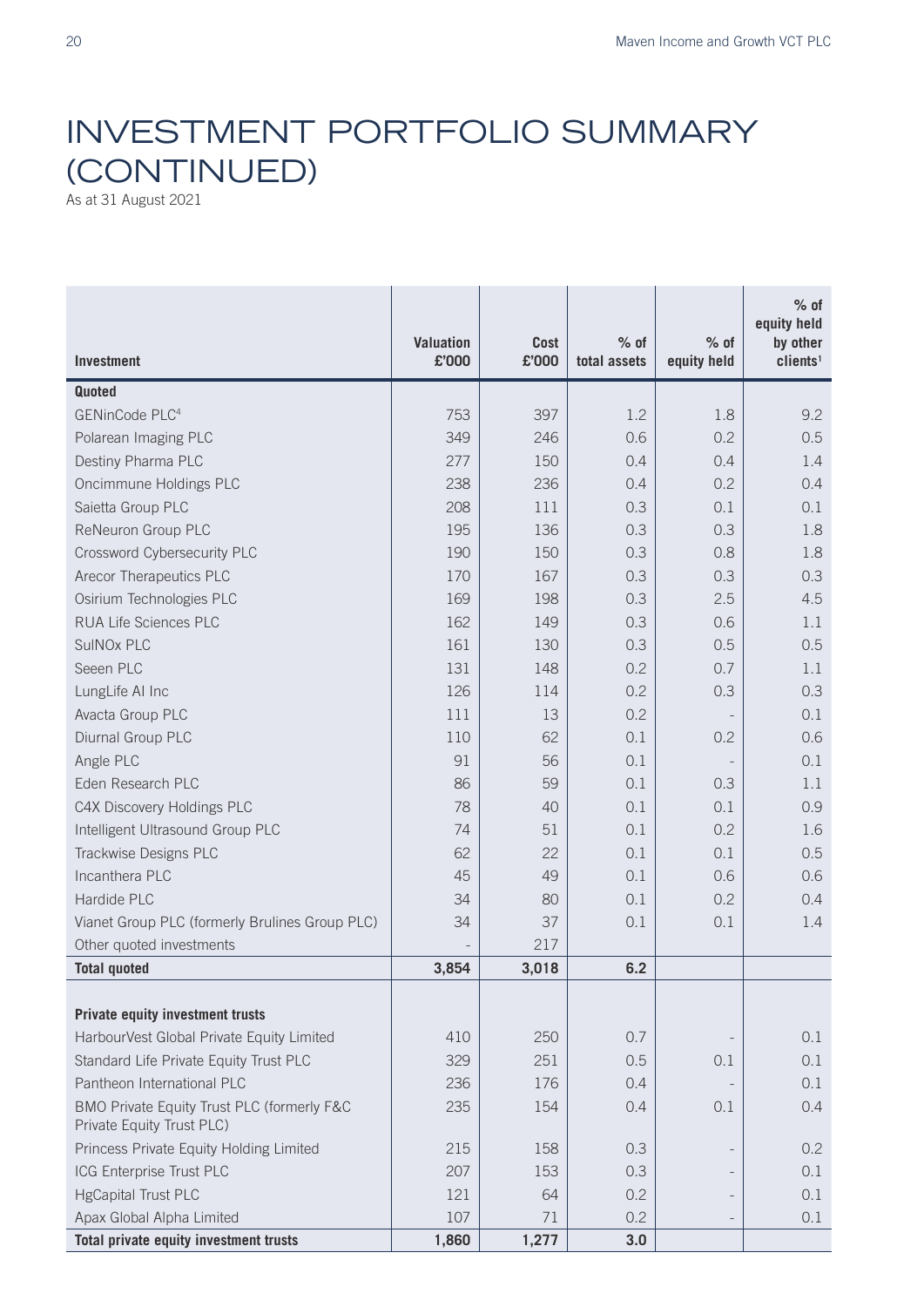### INVESTMENT PORTFOLIO SUMMARY (CONTINUED)

As at 31 August 2021

| <b>Investment</b>                                                           | <b>Valuation</b><br>£'000 | <b>Cost</b><br>£'000 | $%$ of<br>total assets | $%$ of<br>equity held    | $%$ of<br>equity held<br>by other<br>clients <sup>1</sup> |
|-----------------------------------------------------------------------------|---------------------------|----------------------|------------------------|--------------------------|-----------------------------------------------------------|
| Real estate investment trusts                                               |                           |                      |                        |                          |                                                           |
| Regional REIT Limited                                                       | 73                        | 87                   | 0.1                    | $\overline{\phantom{a}}$ | 0.1                                                       |
| <b>Total real estate investment trusts</b>                                  | 73                        | 87                   | 0.1                    |                          |                                                           |
| <b>Unit trusts</b><br>Royal London Cash Plus Fund<br>(Class Y Accumulation) | 1,012                     | 1,000                | 1.6                    |                          |                                                           |
| Royal London Short Duration Credit Fund<br>(Class M Income)                 | 1,003                     | 1,000                | 1.6                    |                          |                                                           |
| <b>Total unit trusts</b>                                                    | 2,015                     | 2,000                | 3.2                    |                          |                                                           |
|                                                                             |                           |                      |                        |                          |                                                           |
| <b>Total investments</b>                                                    | 38,163                    | 32,691               | 61.3                   |                          |                                                           |

*1 Other clients of Maven Capital Partners UK LLP.*

*2 John Pocock is non-executive chairman of this company.*

*3 This company delisted from AIM during a previous period.*

*4 This company was previously an unlisted portfolio holding that floated on AIM in July 2021.*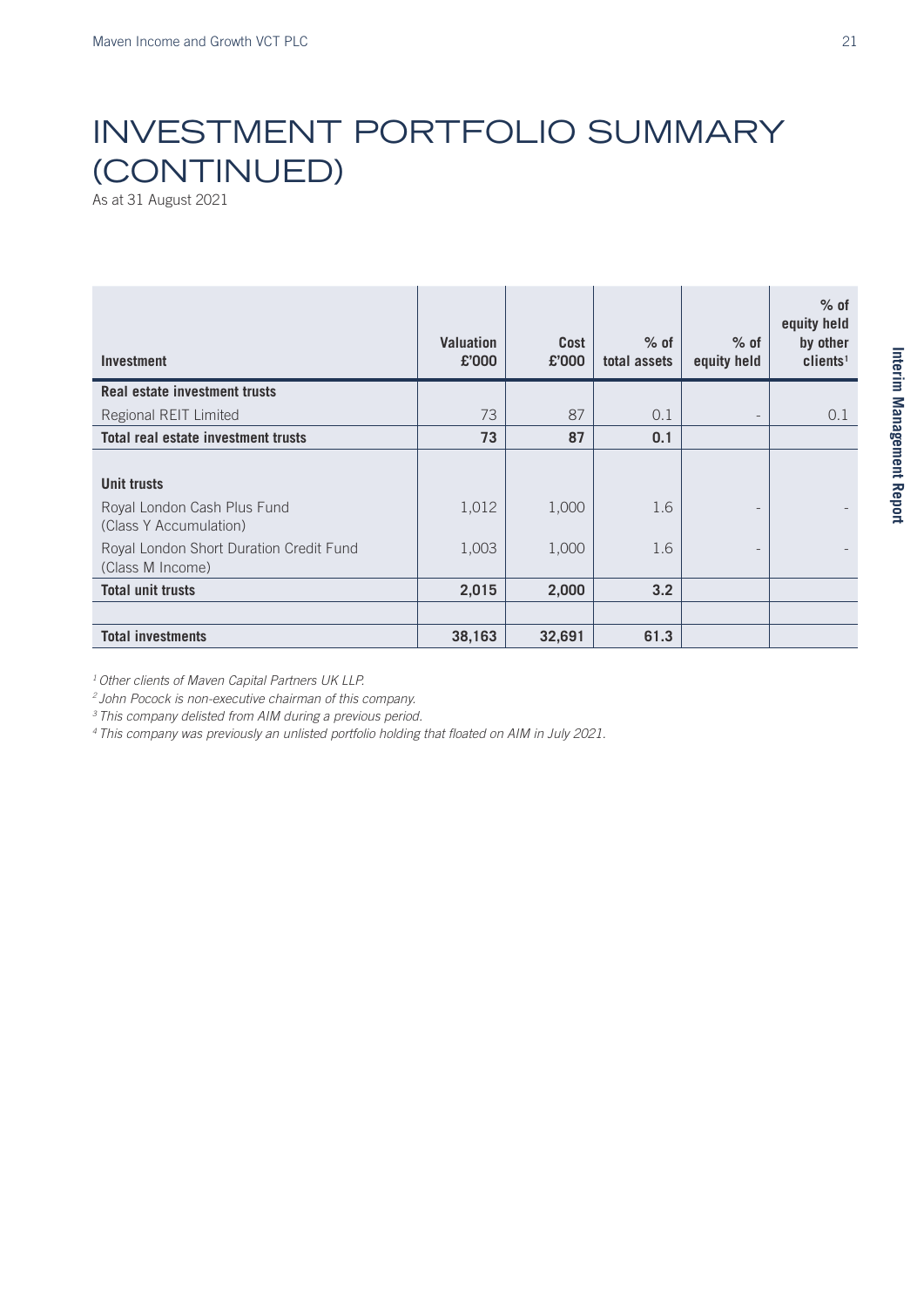### ANALYSIS OF UNLISTED AND QUOTED PORTFOLIO

As at 31 August 2021

|                                           | <b>Unlisted</b><br>valuation |                          | Quoted<br>valuation      |      | <b>Total</b><br>valuation |       |
|-------------------------------------------|------------------------------|--------------------------|--------------------------|------|---------------------------|-------|
| <b>Industry sector</b>                    | £'000                        | $\%$                     | £'000                    | $\%$ | £'000                     | %     |
| Software & computer services <sup>1</sup> | 17,117                       | 44.9                     | 598                      | 1.7  | 17,715                    | 46.6  |
| Investment companies <sup>2</sup>         | 300                          | 0.8                      | 3,948                    | 10.3 | 4,248                     | 11.1  |
| Support services <sup>1</sup>             | 3,814                        | 10.0                     | 91                       | 0.2  | 3,905                     | 10.2  |
| Energy services                           | 2,364                        | 6.2                      | 161                      | 0.4  | 2,525                     | 6.6   |
| Electronic & electrical equipment         | 2,421                        | 6.3                      | 62                       | 0.2  | 2,483                     | 6.5   |
| Pharmaceuticals & biotechnology           | 392                          | 1.1                      | 1,691                    | 4.4  | 2,083                     | 5.5   |
| Healthcare                                | 892                          | 2.3                      | 923                      | 2.4  | 1,815                     | 4.7   |
| Telecommunication services                | 1,024                        | 2.7                      | $\overline{\phantom{0}}$ |      | 1,024                     | 2.7   |
| Aerospace & defence                       | 796                          | 2.1                      |                          |      | 796                       | 2.1   |
| Technology                                | 676                          | 1.8                      | $\overline{a}$           |      | 676                       | 1.8   |
| Specialised manufacturing                 | 275                          | 0.7                      |                          |      | 275                       | 0.7   |
| Engineering & machinery                   |                              | $\overline{\phantom{a}}$ | 242                      | 0.6  | 242                       | 0.6   |
| Insurance                                 | 203                          | 0.5                      |                          |      | 203                       | 0.5   |
| Chemicals                                 |                              |                          | 86                       | 0.2  | 86                        | 0.2   |
| Diversified industrials                   | 77                           | 0.2                      | $\overline{\phantom{0}}$ |      | 77                        | 0.2   |
| Automobiles & parts                       | 10                           | $\qquad \qquad -$        | $\overline{\phantom{a}}$ |      | 10                        |       |
| <b>Total</b>                              | 30,361                       | 79.6                     | 7,802                    | 20.4 | 38,163                    | 100.0 |

*1 The charts below show the breakdown by end-user market.*

*2 Quoted holdings in investment trusts and unit trusts held as part of liquidity management strategy.*







- 1. Consumer services 41%
- 
- 2. Industrial products & services 30%
- 3. Leisure 11%
- 4. Education 9%
- 5. Marketing 6% 6. Energy services - 3%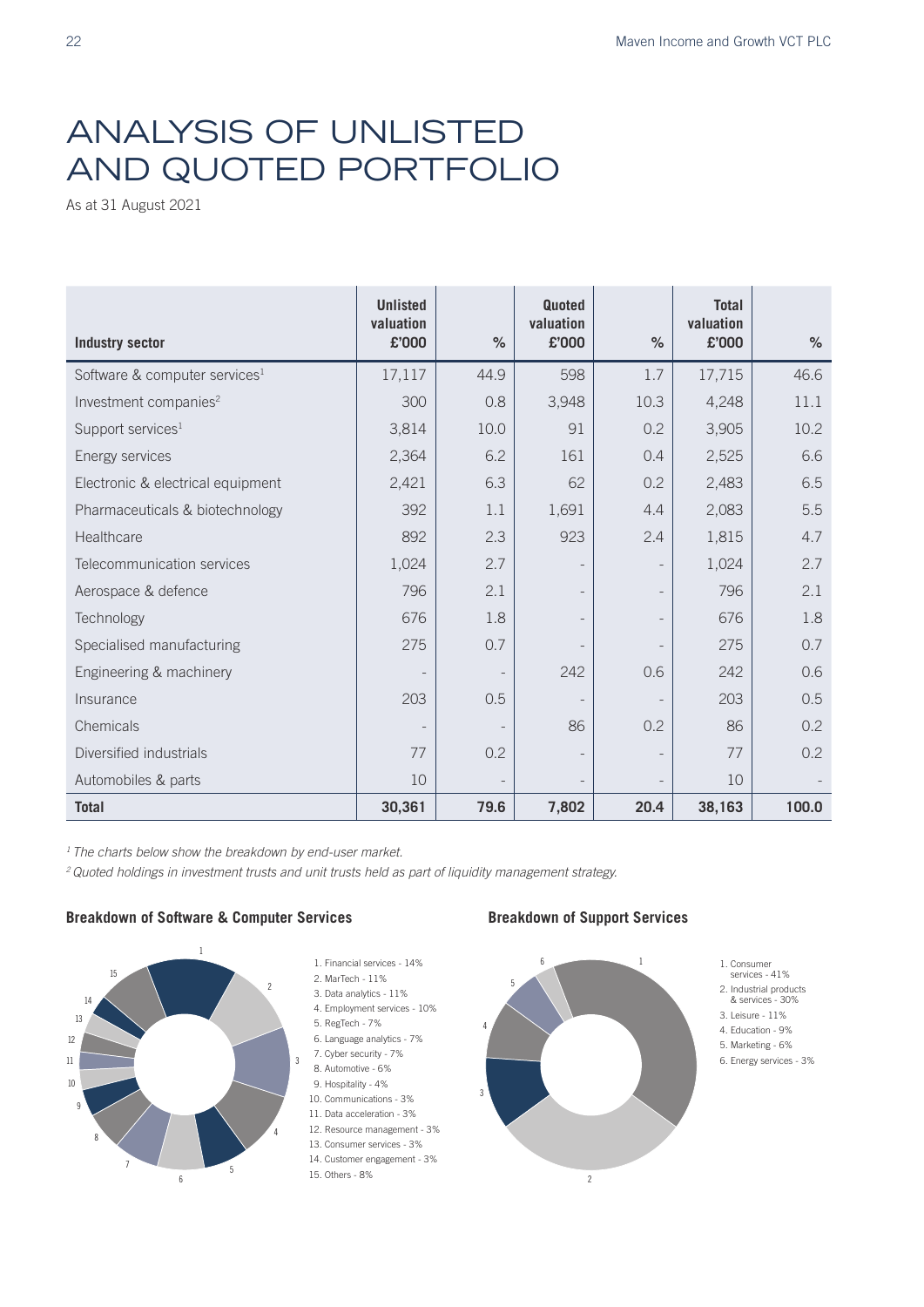### ANALYSIS OF UNLISTED AND QUOTED PORTFOLIO (CONTINUED)

As at 31 August 2021

| <b>Transaction type</b>                 | <b>Number</b> | <b>Valuation</b><br>£'000 | $\%$  |
|-----------------------------------------|---------------|---------------------------|-------|
| <b>Unlisted</b>                         |               |                           |       |
| Growth capital - post 2015 <sup>1</sup> | 44            | 21,735                    | 57.0  |
| Pre 2015 investments <sup>2</sup>       | 16            | 8,626                     | 22.6  |
| <b>Total unlisted</b>                   | 60            | 30,361                    | 79.6  |
|                                         |               |                           |       |
| <b>Quoted</b>                           |               |                           |       |
| Listed <sup>3</sup>                     | 11            | 3,948                     | 10.3  |
| AIM/AQSE                                | 25            | 3,854                     | 10.1  |
| <b>Total quoted</b>                     | 36            | 7,802                     | 20.4  |
|                                         |               |                           |       |
| Total unlisted and quoted <sup>4</sup>  | 96            | 38,163                    | 100.0 |

<sup>1</sup> The Finance (No. 2) Act 2015 introduced new qualifying rules governing the types of investments VCTs can make. new qualifying rule.

<sup>2</sup> Includes all investments completed prior to the enactment of the Finance (No. 2) Act 2015.

<sup>3</sup> Holdings in investment trusts and unit trusts held as part of liquidity management strategy. dings in investment trusts and unit trusts held as part of liqi

*4 Excludes cash balances.*

#### Valuation by Transaction Type - August 2021



#### August 2020 **Valuation by Transaction Type – August 2021 Valuation by Transaction Type – August 2020**

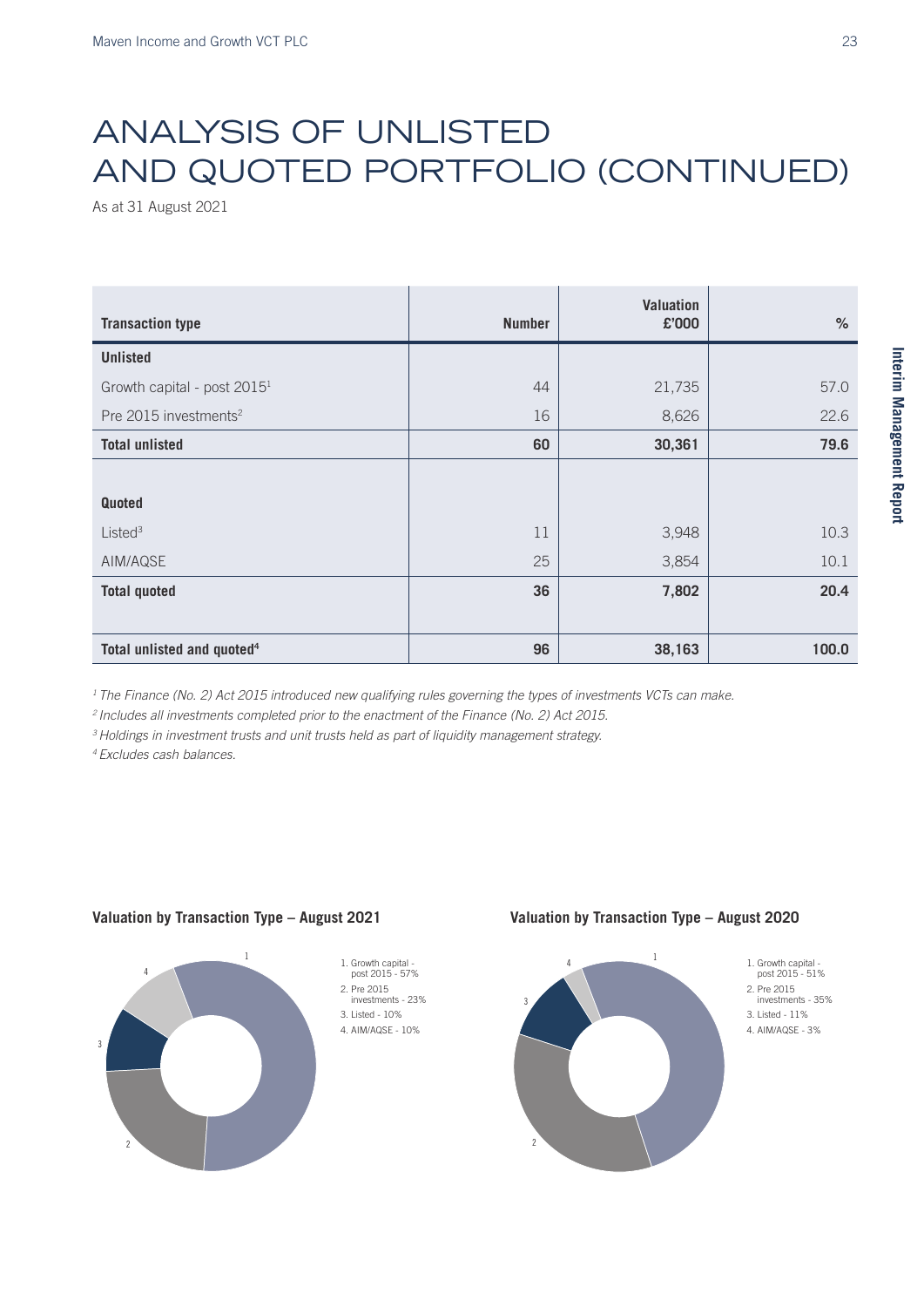#### INCOME STATEMENT

For the six months ended 31 August 2021

|                                                   |                         | Six months ended 31 August 2021 | (unaudited)           |                  | Six months ended 31 August 2020 | (unaudited)              |                  | Year ended 28 February 2021 | (audited)      |
|---------------------------------------------------|-------------------------|---------------------------------|-----------------------|------------------|---------------------------------|--------------------------|------------------|-----------------------------|----------------|
|                                                   | <b>Revenue</b><br>£'000 | Capital<br>£'000                | <b>Total</b><br>£'000 | Revenue<br>£'000 | Capital<br>£'000                | <b>Total</b><br>£'000    | Revenue<br>£'000 | Capital<br>£'000            | Total<br>£'000 |
| Gains / (losses) on investments                   |                         | 3,641                           | 3,641                 |                  | (43)                            | (43)                     |                  | 1,249                       | 1,249          |
| Income from investments                           | 449                     | $\overline{a}$                  | 449                   | 517              | $\overline{a}$                  | 517                      | 804              | $\overline{\phantom{a}}$    | 804            |
| Other income                                      | $\overline{2}$          |                                 | $\overline{2}$        | 16               | $\overline{a}$                  | 16                       | 18               |                             | 18             |
| Investment management fees                        | (97)                    | (388)                           | (485)                 | (81)             | (322)                           | (403)                    | (157)            | (627)                       | (784)          |
| Other expenses                                    | (153)                   | $\overline{a}$                  | (153)                 | (142)            | $\overline{\phantom{a}}$        | (142)                    | (389)            | $\overline{\phantom{a}}$    | (389)          |
| Net return on ordinary activities before taxation | 201                     | 3,253                           | 3,454                 | 310              | (365)                           | (55)                     | 276              | 622                         | 898            |
|                                                   |                         |                                 |                       |                  |                                 |                          |                  |                             |                |
| Tax on ordinary activities                        | (12)                    | 12                              |                       | (28)             | 28                              | $\overline{\phantom{a}}$ | (55)             | 55                          |                |
| <b>Return attributable to Equity Shareholders</b> | 189                     | 3,265                           | 3,454                 | 282              | (337)                           | (55)                     | 221              | 677                         | 898            |
|                                                   |                         |                                 |                       |                  |                                 |                          |                  |                             |                |
| Earnings per share (pence)                        | 0.14                    | 2.46                            | 2.60                  | 0.31             | (0.36)                          | (0.05)                   | 0.24             | 0.74                        | 0.98           |

All gains and losses are recognised in the Income Statement.

All items in the above statement are derived from continuing operations. The Company has only one class of business and one reportable segment, the results of which are set out in the Income Statement and Balance Sheet. The Company derives its income from investments made in shares, securities and bank deposits.

There are no potentially dilutive capital instruments in issue and, therefore, no diluted earnings per share figures are relevant. The basic and diluted earnings per share are, therefore, identical.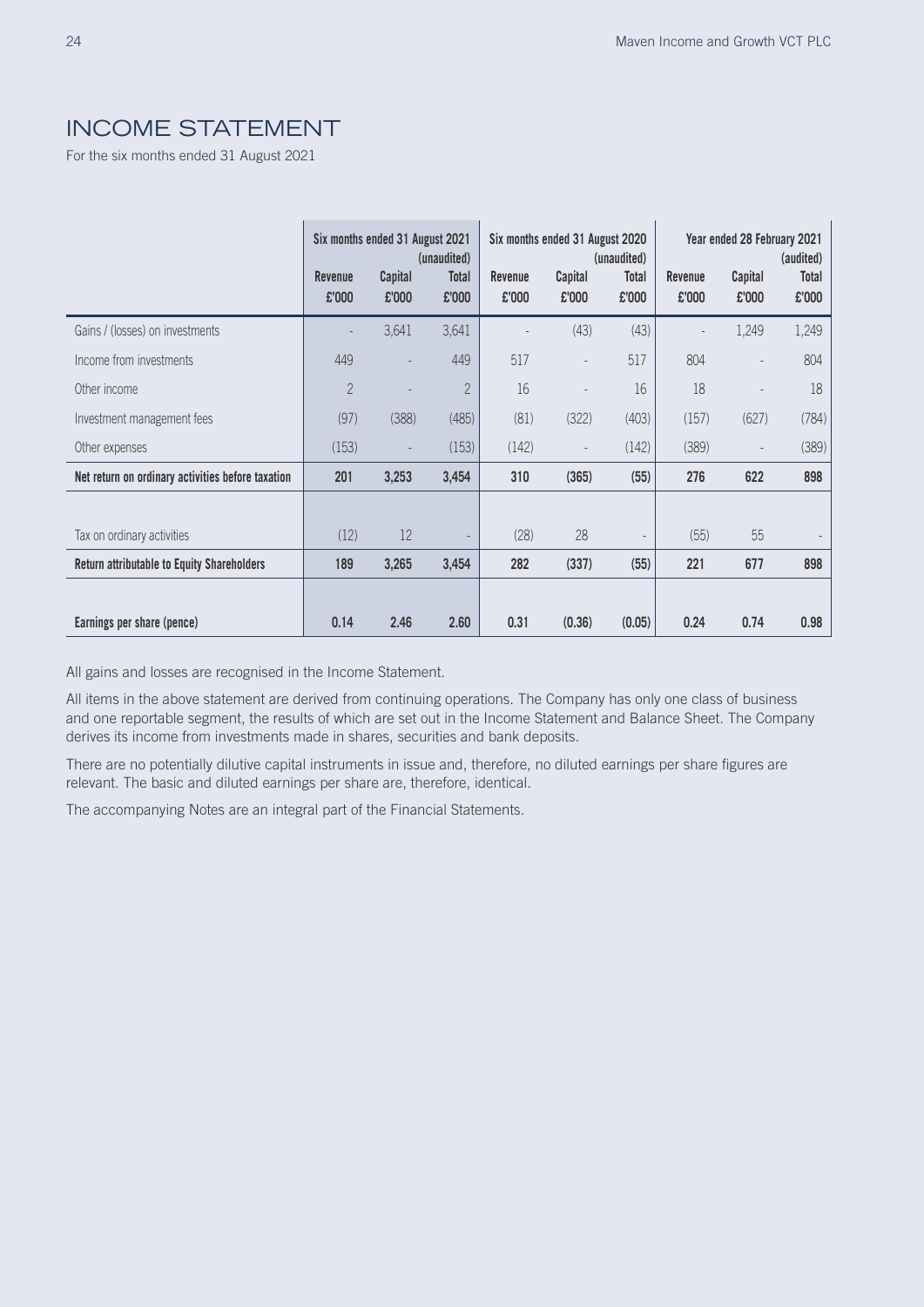### STATEMENT OF CHANGES IN EQUITY

For the six months ended 31 August 2021

| Six months ended 31 August 2021<br>(unaudited) | <b>Share</b><br>capital<br>£'000 | <b>Share</b><br>premium<br>account<br>£'000 | Non-distributable reserves<br>Capital<br>redemption<br>reserve<br>£'000 | Capital<br>reserve<br>unrealised<br>£'000 | Capital<br>reserve<br>realised<br>£'000 | Distributable reserves<br><b>Special</b><br>distributable<br>reserve<br>£'000 | <b>Revenue</b><br>reserve<br>£'000 | <b>Total</b><br>£'000 |
|------------------------------------------------|----------------------------------|---------------------------------------------|-------------------------------------------------------------------------|-------------------------------------------|-----------------------------------------|-------------------------------------------------------------------------------|------------------------------------|-----------------------|
| At 28 February 2021                            | 9,128                            | 150                                         | 212                                                                     | 881                                       | (534)                                   | 29,835                                                                        | 871                                | 40,543                |
| Net return                                     |                                  |                                             |                                                                         | 4,691                                     | (1,050)                                 | (376)                                                                         | 189                                | 3,454                 |
| Dividends paid                                 |                                  |                                             |                                                                         |                                           |                                         | (1, 157)                                                                      | (204)                              | (1, 361)              |
| Repurchase and cancellation of shares          | (40)                             |                                             | 40                                                                      | $\overline{\phantom{0}}$                  |                                         | (170)                                                                         | $\overline{\phantom{a}}$           | (170)                 |
| Net proceeds of share issue                    | 4.505                            | 15,155                                      |                                                                         | $\overline{\phantom{0}}$                  |                                         |                                                                               | $\overline{\phantom{a}}$           | 19,660                |
| Net proceeds of DIS issue                      | 29                               | 93                                          |                                                                         | $\overline{\phantom{a}}$                  |                                         |                                                                               |                                    | 122                   |
| At 31 August 2021                              | 13,622                           | 15,398                                      | 252                                                                     | 5,572                                     | (1,584)                                 | 28.132                                                                        | 856                                | 62,248                |

|                                                | Non-distributable reserves       |                                             |                                                  | Distributable reserves                    |                                         |                                                     |                                    |                       |
|------------------------------------------------|----------------------------------|---------------------------------------------|--------------------------------------------------|-------------------------------------------|-----------------------------------------|-----------------------------------------------------|------------------------------------|-----------------------|
| Six months ended 31 August 2020<br>(unaudited) | <b>Share</b><br>capital<br>£'000 | <b>Share</b><br>premium<br>account<br>£'000 | <b>Capital</b><br>redemption<br>reserve<br>£'000 | Capital<br>reserve<br>unrealised<br>£'000 | Capital<br>reserve<br>realised<br>£'000 | <b>Special</b><br>distributable<br>reserve<br>£'000 | <b>Revenue</b><br>reserve<br>£'000 | <b>Total</b><br>£'000 |
| At 29 February 2020                            | 9.299                            | 101                                         | 25                                               | (902)                                     |                                         | 33,467                                              | 1.110                              | 43,100                |
| Net return                                     |                                  |                                             |                                                  | 309                                       | (646)                                   |                                                     | 282                                | (55)                  |
| Dividends paid                                 |                                  |                                             |                                                  |                                           |                                         | (1,380)                                             | (460)                              | (1,840)               |
| Repurchase and cancellation of shares          | (121)                            |                                             | 121                                              | $\overline{\phantom{a}}$                  |                                         | (497)                                               | $\overline{\phantom{a}}$           | (497)                 |
| At 31 August 2020                              | 9,178                            | 101                                         | 146                                              | (593)                                     | (646)                                   | 31,590                                              | 932                                | 40,708                |

|                                          | Non-distributable reserves       |                                             |                                           | Distributable reserves                    |                                         |                                                     |                                    |                       |
|------------------------------------------|----------------------------------|---------------------------------------------|-------------------------------------------|-------------------------------------------|-----------------------------------------|-----------------------------------------------------|------------------------------------|-----------------------|
| Year ended 28 February 2021<br>(audited) | <b>Share</b><br>capital<br>£'000 | <b>Share</b><br>premium<br>account<br>£'000 | Capital<br>redemption<br>reserve<br>£'000 | Capital<br>reserve<br>unrealised<br>£'000 | Capital<br>reserve<br>realised<br>£'000 | <b>Special</b><br>distributable<br>reserve<br>£'000 | <b>Revenue</b><br>reserve<br>£'000 | <b>Total</b><br>£'000 |
| At 29 February 2020                      | 9,299                            | 101                                         | 25                                        | (902)                                     |                                         | 33,467                                              | 1,110                              | 43,100                |
| Net return                               |                                  |                                             |                                           | 1,783                                     | (534)                                   | (572)                                               | 221                                | 898                   |
| Dividends paid                           |                                  |                                             |                                           |                                           |                                         | (2, 298)                                            | (460)                              | (2,758)               |
| Repurchase and cancellation of shares    | (187)                            |                                             | 187                                       | $\overline{\phantom{a}}$                  |                                         | (762)                                               | $\overline{\phantom{a}}$           | (762)                 |
| Net proceeds of DIS issue                | 16                               | 49                                          |                                           | $\overline{\phantom{a}}$                  |                                         |                                                     |                                    | 65                    |
| At 28 February 2021                      | 9.128                            | 150                                         | 212                                       | 881                                       | (534)                                   | 29,835                                              | 871                                | 40,543                |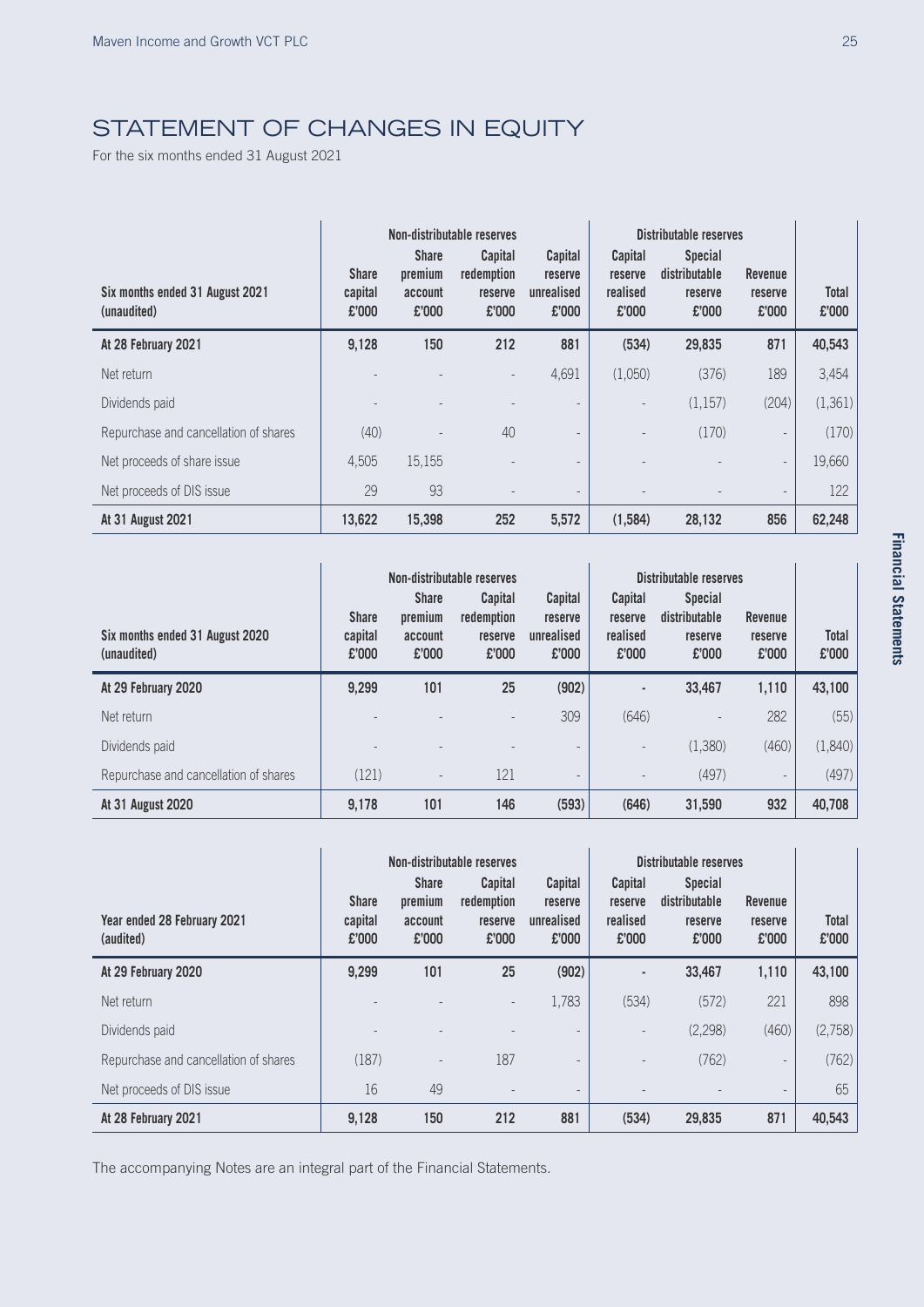### BALANCE SHEET

As at 31 August 2021

|                                                  | 31 August 2021<br>(unaudited)<br>£'000 | 31 August 2020<br>(unaudited)<br>£'000 | 28 February 2021<br>(audited)<br>£'000 |
|--------------------------------------------------|----------------------------------------|----------------------------------------|----------------------------------------|
| <b>Fixed assets</b>                              |                                        |                                        |                                        |
| Investments at fair value through profit or loss | 38,163                                 | 30,042                                 | 30,733                                 |
| <b>Current assets</b>                            |                                        |                                        |                                        |
| Debtors                                          | 581                                    | 420                                    | 342                                    |
| Cash                                             | 23,544                                 | 10,268                                 | 9,537                                  |
|                                                  | 24,125                                 | 10,688                                 | 9,879                                  |
| <b>Creditors</b>                                 |                                        |                                        |                                        |
| Amounts falling due within one year              | (40)                                   | (22)                                   | (69)                                   |
| <b>Net current assets</b>                        | 24,085                                 | 10,666                                 | 9,810                                  |
| <b>Net assets</b>                                | 62,248                                 | 40,708                                 | 40,543                                 |
| <b>Capital and reserves</b>                      |                                        |                                        |                                        |
|                                                  |                                        |                                        |                                        |
| Called up share capital                          | 13,622                                 | 9,178                                  | 9,128                                  |
| Share premium account                            | 15,398                                 | 101                                    | 150                                    |
| Capital redemption reserve                       | 252                                    | 146                                    | 212                                    |
| Capital reserve - unrealised                     | 5,572                                  | (593)                                  | 881                                    |
| Capital reserve - realised                       | (1,584)                                | (646)                                  | (534)                                  |
| Special distributable reserve                    | 28,132                                 | 31,590                                 | 29,835                                 |
| Revenue reserve                                  | 856                                    | 932                                    | 871                                    |
| Net assets attributable to Equity Shareholders   | 62,248                                 | 40,708                                 | 40,543                                 |
|                                                  |                                        |                                        |                                        |
| Net asset value per Ordinary Share (pence)       | 45.70                                  | 44.35                                  | 44.41                                  |

The Financial Statements of Maven Income and Growth VCT PLC, registered number 3908220, were approved and authorised for issue by the Board of Directors and were signed on its behalf by:

**John Pocock Director 12 November 2021**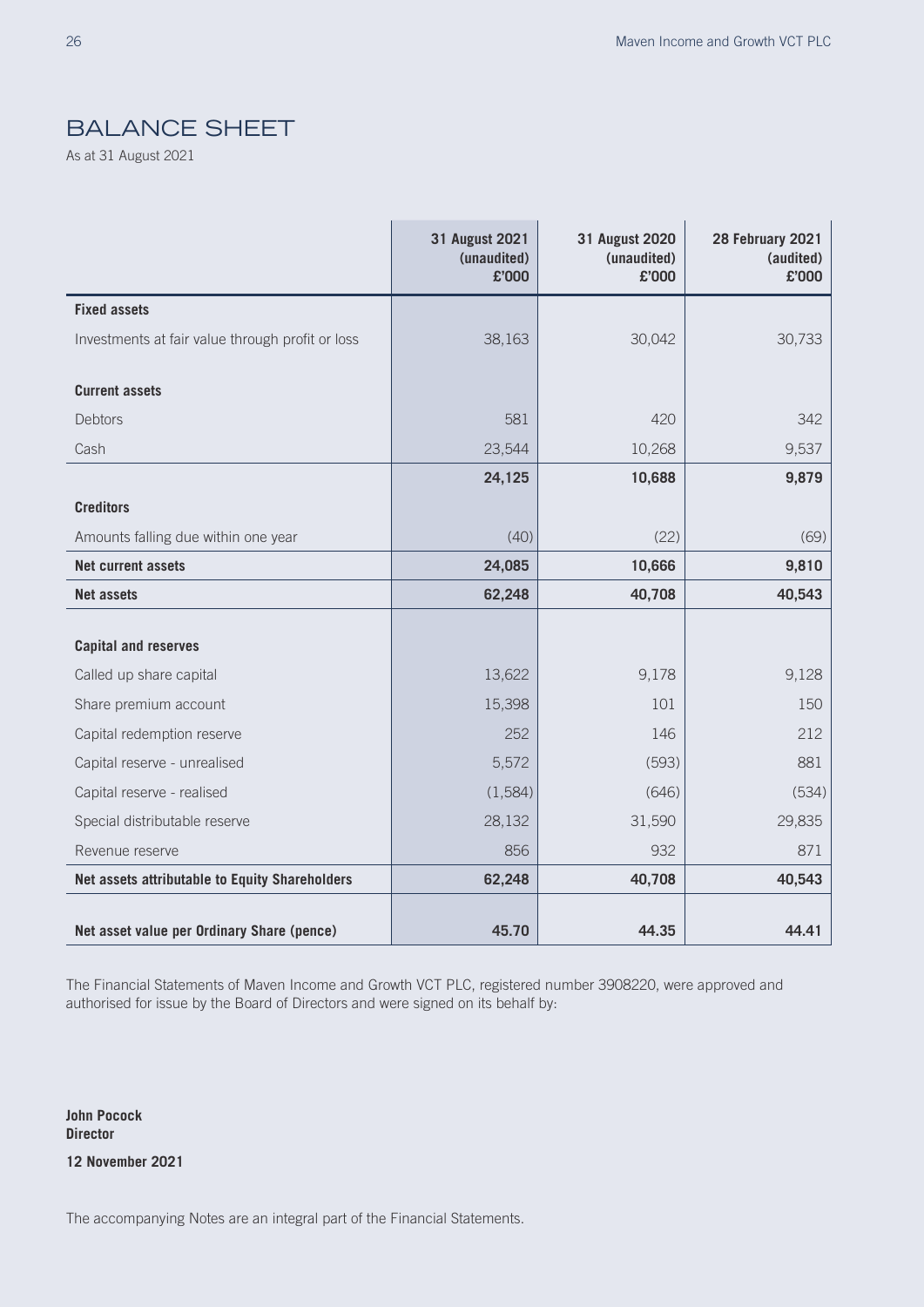### CASH FLOW STATEMENT

For the six months ended 31 August 2021

|                                             | <b>Six months ended</b><br>31 August 2021<br>(unaudited)<br>£'000 | Six months ended<br>31 August 2020<br>(unaudited)<br>£'000 | <b>Year ended</b><br>28 February 2021<br>(audited)<br>£'000 |
|---------------------------------------------|-------------------------------------------------------------------|------------------------------------------------------------|-------------------------------------------------------------|
| Net cash flows from operating activities    | (229)                                                             | (60)                                                       | (307)                                                       |
|                                             |                                                                   |                                                            |                                                             |
| <b>Cash flows from investing activities</b> |                                                                   |                                                            |                                                             |
| Purchase of investments                     | (5,160)                                                           | (4,900)                                                    | (6,907)                                                     |
| Sale of investments                         | 1,145                                                             | 1,025                                                      | 3,666                                                       |
| Net cash flows from investing activities    | (4,015)                                                           | (3,875)                                                    | (3,241)                                                     |
|                                             |                                                                   |                                                            |                                                             |
| <b>Cash flows from financing activities</b> |                                                                   |                                                            |                                                             |
| Equity dividends paid                       | (1, 361)                                                          | (1,840)                                                    | (2,758)                                                     |
| <b>Issue of Ordinary Shares</b>             | 19,660                                                            |                                                            |                                                             |
| Net proceeds of DIS issue                   | 122                                                               |                                                            | 65                                                          |
| Repurchase of Ordinary Shares               | (170)                                                             | (497)                                                      | (762)                                                       |
| Net cash flows from financing activities    | 18,251                                                            | (2, 337)                                                   | (3, 455)                                                    |
|                                             |                                                                   |                                                            |                                                             |
| Net increase / (decrease) in cash           | 14,007                                                            | (6, 272)                                                   | (7,003)                                                     |
|                                             |                                                                   |                                                            |                                                             |
| Cash at beginning of period                 | 9,537                                                             | 16,540                                                     | 16,540                                                      |
| Cash at end of period                       | 23,544                                                            | 10,268                                                     | 9,537                                                       |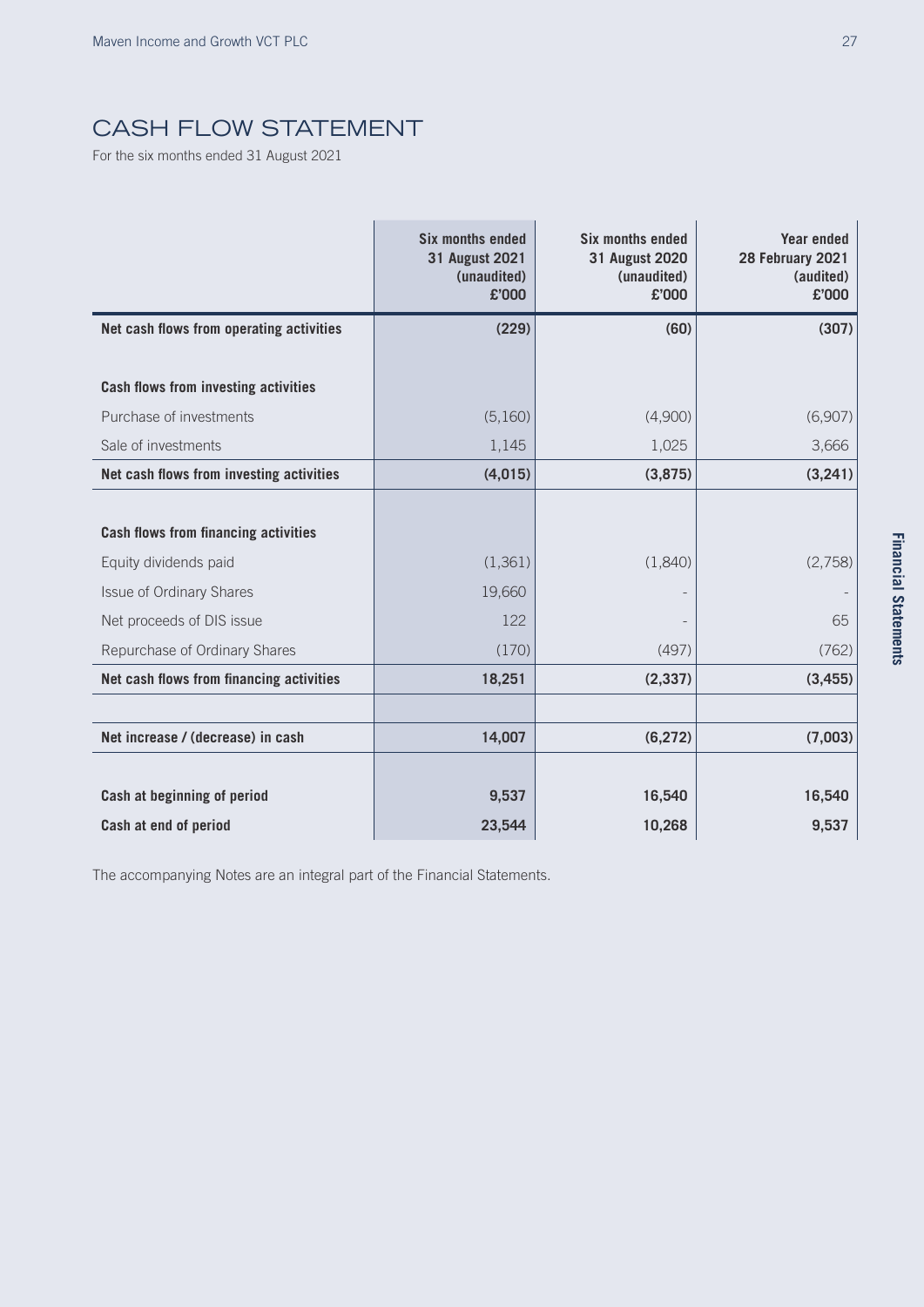#### NOTES TO THE FINANCIAL STATEMENTS

#### **1. Accounting policies**

The financial information for the six months ended 31 August 2021 and the six months ended 31 August 2020 comprises non-statutory accounts within the meaning of S435 of the Companies Act 2006. The financial information contained in this report has been prepared on the basis of the accounting policies set out in the Annual Report and Financial Statements for the year ended 28 February 2021, which have been filed at Companies House and contained an Auditor's Report that was not qualified and did not contain a statement under S498(2) or S498(3) of the Companies Act 2006.

#### **2. Reserves**

#### **Share premium account**

The share premium account represents the premium above nominal value received by the Company on issuing shares net of issue costs. This reserve is non-distributable.

#### **Capital redemption reserve**

The nominal value of shares repurchased and cancelled is represented in the capital redemption reserve. This reserve is non-distributable.

#### **Capital reserve - unrealised**

Increases and decreases in the fair value of investments are recognised in the Income Statement and are then transferred to the capital reserve unrealised account. This reserve is non-distributable.

#### **Capital reserve - realised**

Gains or losses on investments realised in the year that have been recognised in the Income Statement are transferred to the capital reserve realised account on disposal. Furthermore, any prior unrealised gains or losses on such investments are transferred from the capital reserve unrealised account to the capital reserve realised account on disposal. This reserve is distributable.

#### **Special distributable reserve**

The total cost to the Company of the repurchase and cancellation of shares is represented in the special distributable reserve account. The special distributable reserve also represents capital dividends, capital investment management fees and the tax effect of capital items. This reserve is distributable.

#### **Revenue reserve**

The revenue reserve represents accumulated profits retained by the Company that have not been distributed to Shareholders as a dividend. This reserve is distributable.

| 3. Return per Ordinary Share                                    | Six months ended<br>31 August 2021 |
|-----------------------------------------------------------------|------------------------------------|
| The returns per share have been based on the following figures: |                                    |
| Weighted average number of Ordinary Shares                      | 132,566,981                        |
| Revenue return                                                  | £189,000                           |
| Capital return                                                  | £3,265,000                         |
| <b>Total return</b>                                             | £3,454,000                         |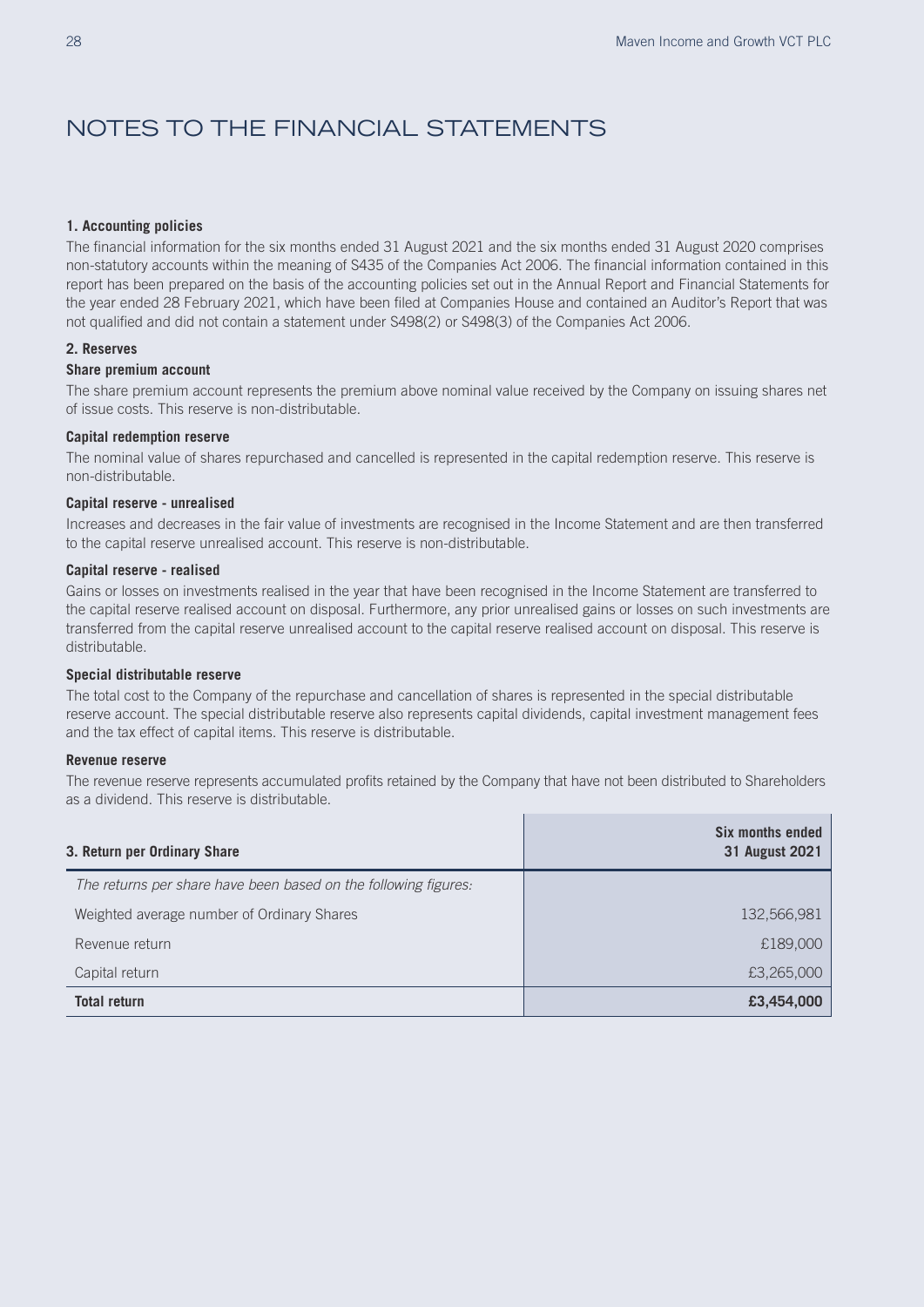### DIRECTORS' RESPONSIBILITY **STATEMENT**

The Directors confirm that, to the best of their knowledge:

- the Financial Statements for the six months ended 31 August 2021 have been prepared in accordance with FRS 102, the Financial Reporting Standard applicable in the UK and Republic of Ireland;
- the Interim Management Report includes a fair review of the information required by DTR 4.2.7R in relation to the indication of important events during the first six months, and of the principal risks and uncertainties facing the Company during the second six months, of the year ending 28 February 2022; and
- the Interim Management Report includes adequate disclosure of the information required by DTR 4.2.8R in relation to related party transactions and any changes therein.

**By order of the Board Maven Capital Partners UK LLP Secretary**

**12 November 2021**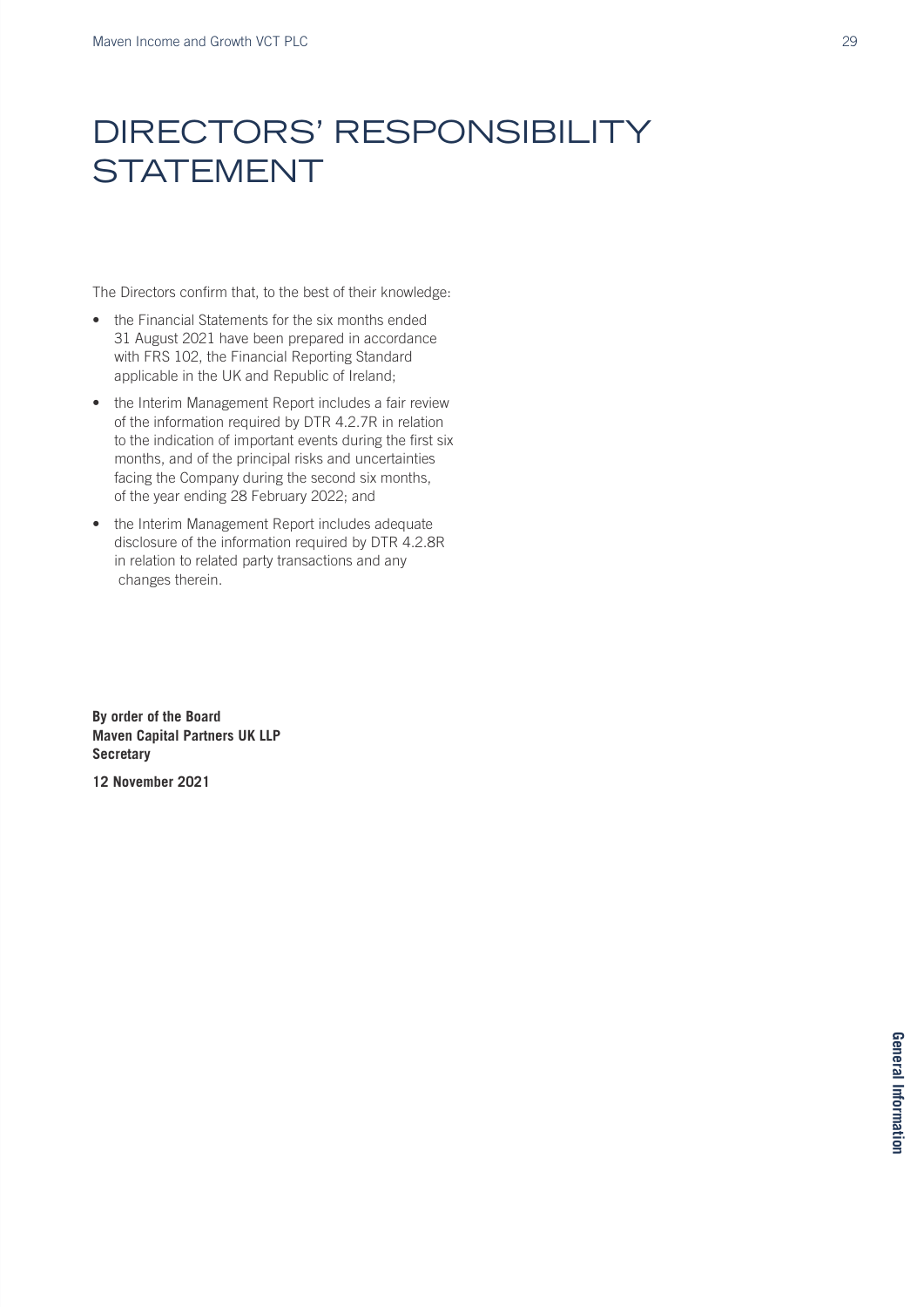### **GLOSSARY**

| <b>Alternative Performance</b><br><b>Measures (APMs)</b>                                          | Measures of performance that are in addition to the earnings reported in the Financial<br>Statements. The APMs used by the Company are marked * in this Glossary. The table<br>in the Financial Highlights section on page 5 shows the movement in net asset value<br>and NAV total return per Ordinary Share over the past three financial periods and<br>shows the dividends declared in respect of each of the past three financial periods and<br>on a cumulative basis since inception. |
|---------------------------------------------------------------------------------------------------|----------------------------------------------------------------------------------------------------------------------------------------------------------------------------------------------------------------------------------------------------------------------------------------------------------------------------------------------------------------------------------------------------------------------------------------------------------------------------------------------|
| Annual yield*                                                                                     | The total dividends paid for the financial year expressed as a percentage of the share<br>price at the year-end date.                                                                                                                                                                                                                                                                                                                                                                        |
| Cumulative dividends paid*                                                                        | The total amount of both capital and income distributions paid since the launch of the<br>Company.                                                                                                                                                                                                                                                                                                                                                                                           |
| Discount /premium to NAV*                                                                         | A discount is the percentage by which the mid-market price of an Ordinary Share is<br>lower than the NAV per Ordinary Share. A premium is the percentage by which the<br>mid-market price exceeds the NAV per Ordinary Share.                                                                                                                                                                                                                                                                |
| <b>Distributable reserves</b>                                                                     | Comprises capital reserve (realised), revenue reserve and special distributable reserve.                                                                                                                                                                                                                                                                                                                                                                                                     |
| <b>Dividend per Ordinary Share</b>                                                                | The total of all dividends per Ordinary Share paid by the Company in respect of the<br>financial year.                                                                                                                                                                                                                                                                                                                                                                                       |
| <b>Earnings per Ordinary Share</b><br>(EPS)                                                       | The net income after tax of the Company divided by the weighted average number of<br>shares in issue during the period. In a venture capital trust, this comprises revenue<br>EPS and capital EPS.                                                                                                                                                                                                                                                                                           |
| Ex-dividend date (XD date)                                                                        | The date set by the London Stock Exchange, normally being the business day<br>preceding the record date.                                                                                                                                                                                                                                                                                                                                                                                     |
| <b>Index or indices</b>                                                                           | A market index calculates the average performance of its constituents, normally on a<br>weighted basis. It provides a means of assessing the overall state of the economy and<br>provides a comparison against which the performance of individual investments can<br>be assessed.                                                                                                                                                                                                           |
| <b>Investment income</b>                                                                          | Income from investments as reported in the Income Statement.                                                                                                                                                                                                                                                                                                                                                                                                                                 |
| <b>NAV per Ordinary Share</b>                                                                     | Net assets divided by the number of Ordinary Shares in issue.                                                                                                                                                                                                                                                                                                                                                                                                                                |
| NAV total return per Ordinary<br>Share*                                                           | Net assets divided by the number of Ordinary Shares in issue, plus cumulative<br>dividends paid per Ordinary Share to date.                                                                                                                                                                                                                                                                                                                                                                  |
| Net assets attributable to<br><b>Ordinary Shareholders or</b><br><b>Shareholders' funds (NAV)</b> | Total assets less current and long term liabilities.                                                                                                                                                                                                                                                                                                                                                                                                                                         |
| <b>Operational expenses</b>                                                                       | The total of investment management fees and other expenses as reported in the<br>Income Statement.                                                                                                                                                                                                                                                                                                                                                                                           |
| <b>Realised gains/losses</b>                                                                      | The profit/loss on the sale of investments during the period.                                                                                                                                                                                                                                                                                                                                                                                                                                |
| <b>Record date</b>                                                                                | The date on which an investor needs to be holding a share in order to qualify for a<br>forthcoming dividend.                                                                                                                                                                                                                                                                                                                                                                                 |
| <b>Revenue reserves</b>                                                                           | The total of undistributed revenue earnings from prior years. This is available for<br>distribution to Shareholders by way of dividend payments.                                                                                                                                                                                                                                                                                                                                             |
| <b>Total return</b>                                                                               | The theoretical return including reinvesting each dividend in additional shares in the<br>Company at the closing mid-market price on the day that the shares go ex-dividend.<br>The NAV total return involves investing the same dividend at the NAV of the Company                                                                                                                                                                                                                          |
|                                                                                                   | on the ex-dividend date.                                                                                                                                                                                                                                                                                                                                                                                                                                                                     |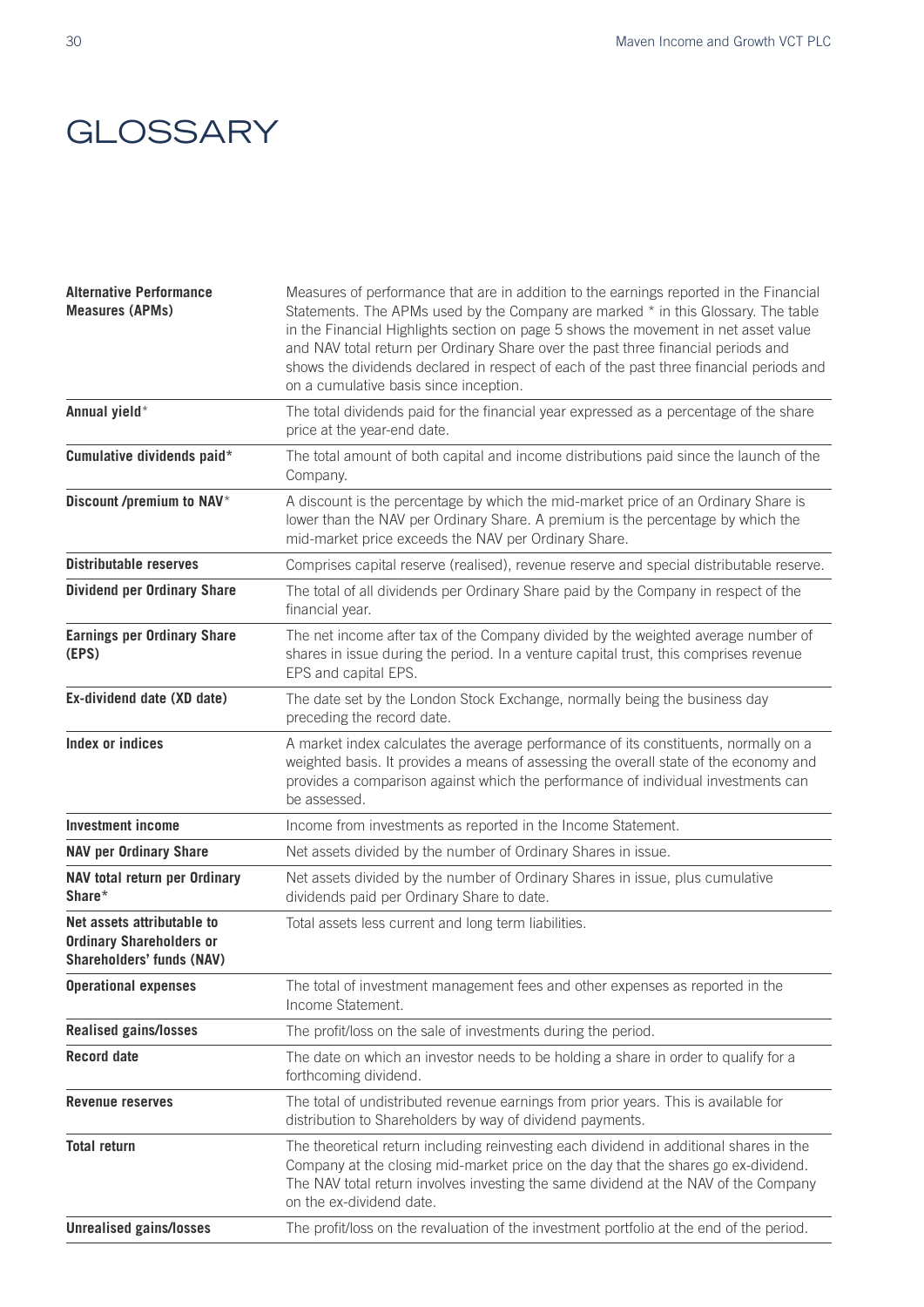## CONTACT INFORMATION

| <b>Directors</b>                        | John Pocock (Chairman)                                     |
|-----------------------------------------|------------------------------------------------------------|
|                                         | <b>Alison Fielding</b>                                     |
|                                         | Andrew Harrington                                          |
|                                         | Arthur MacMillan                                           |
|                                         |                                                            |
| <b>Manager, Secretary and Principal</b> | Maven Capital Partners UK LLP                              |
| <b>Place of Business</b>                | Kintyre House                                              |
|                                         | 205 West George Street                                     |
|                                         | Glasgow G2 2LW                                             |
|                                         | Telephone: 0141 306 7400                                   |
|                                         |                                                            |
|                                         | E-mail: enquiries@mavencp.com                              |
| <b>Registered Office</b>                | Fifth Floor                                                |
|                                         | 1-2 Royal Exchange Buildings                               |
|                                         | London EC3V 3LF                                            |
|                                         |                                                            |
| <b>Registered in England and Wales</b>  | Company Registration Number: 3908220                       |
|                                         | Legal Entity Identifier: 213800VL4S7K6A2YTX94              |
|                                         | TIDM: MIG1                                                 |
|                                         | ISIN: GB0004122858                                         |
|                                         |                                                            |
| <b>Website</b>                          | www.mavencp.com/migvct                                     |
|                                         |                                                            |
| <b>Registrar</b>                        | The City Partnership (UK) Limited                          |
|                                         | The Mending Rooms                                          |
|                                         | Park Valley Mills                                          |
|                                         | Meltham Road                                               |
|                                         | Huddersfield                                               |
|                                         | HD47BH                                                     |
|                                         | Email: mavencp@city.uk.com                                 |
|                                         | Investor Hub: https://maven-cp.cityhub.uk.com              |
|                                         | Telephone: 01484 240910                                    |
|                                         |                                                            |
|                                         | (Lines are open from 9.00 am to 5.30 pm, Monday to Friday) |
| <b>Auditor</b>                          | Deloitte LLP                                               |
|                                         |                                                            |
| <b>Bankers</b>                          | JPMorgan Chase Bank                                        |
| <b>Stockbrokers</b>                     | Shore Capital Stockbrokers Limited                         |
|                                         | 020 7647 8132                                              |
|                                         |                                                            |
| <b>VCT Adviser</b>                      | Philip Hare & Associates LLP                               |